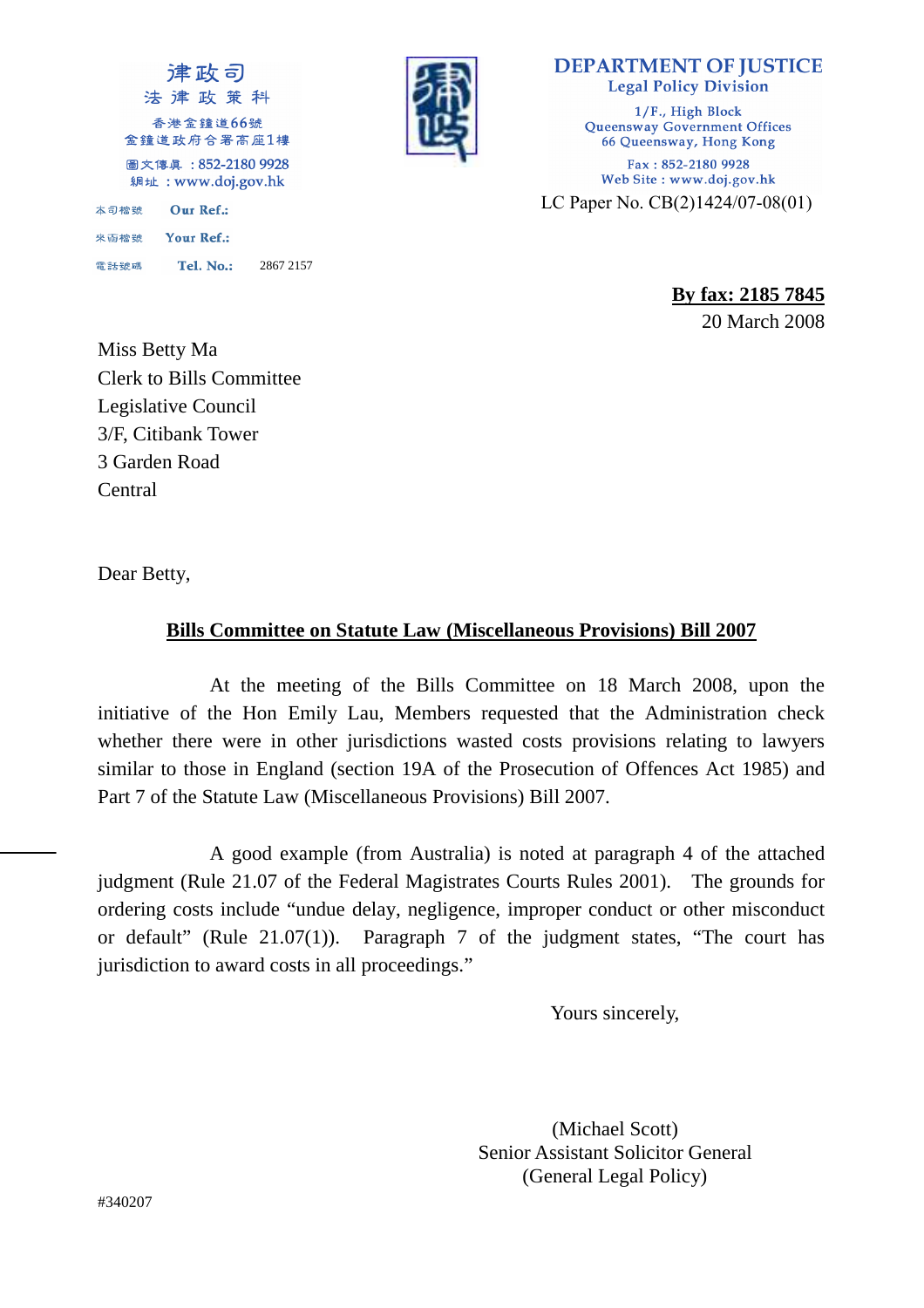# **FEDERAL MAGISTRATES COURT OF AUSTRALIA**

*TAYLOR v CGU INSURANCE LTD [2005] FMCA 1073* 

PRACTICE AND PROCEDURE – Whether unsuccessful party can recover costs ordered to be paid by own solicitor based on negligence – Rule 21.07 *Federal Magistrates Court Rules 2001* – whether separate negligence claim part of the accrued jurisdiction of the Court.

*Trade Practices Act 1974 Federal Magistrates Court Act 1999*, s.79, *Federal Court of Australia Act 1976*, s.43(2) *Fair Trading Act 1987* (WA), s.10, 79

*Re Wilcox; ex parte Venture Industries Pty Ltd* (No 2) (1996) 72 FCR 151 *De Sousa v Minister for Immigration, Local Government and Ethnic Affairs* (1993) FCR 544 *White Industries (Qld) Pty Ltd v Flower and Hart (a firm)* (1998) 156 ALR 169 *Lemoto v Able Technical Pty Ltd & Ors* [2005] NSWCA 153 *Myers v Elman* (1940) AC 282 *Etna v Arif* (1999) 2 VR 353 *Abrahams v Wainwright Ryan* (1999) VR 102 *Harley v McDonald* (2001) 2 AC 678 *Dempsey v Johnstone* (2003) EWCA Civ 1134 *Knight v FP Special Assets Ltd* (1992) 174 CLR 178 *Orchard v South Eastern Electricity Board* (1987) 1 QB 565 *Taylor v CGU Insurance Ltd* (No2) [2004] FMCA 1000 *Moorgate Tobacco Co Ltd v Philip Morris Ltd* (1980) 145 CLR 457

| Applicant:    | ROBERT FLYNN TAYLOR      |
|---------------|--------------------------|
| Respondent:   | <b>CGU INSURANCE LTD</b> |
| File Number:  | PEG 46 of 2004           |
| Judgment of:  | McInnis FM               |
| Hearing date: | 18 May 2005              |
| Delivered at: | Melbourne                |
| Delivered on: | 2 August 2005            |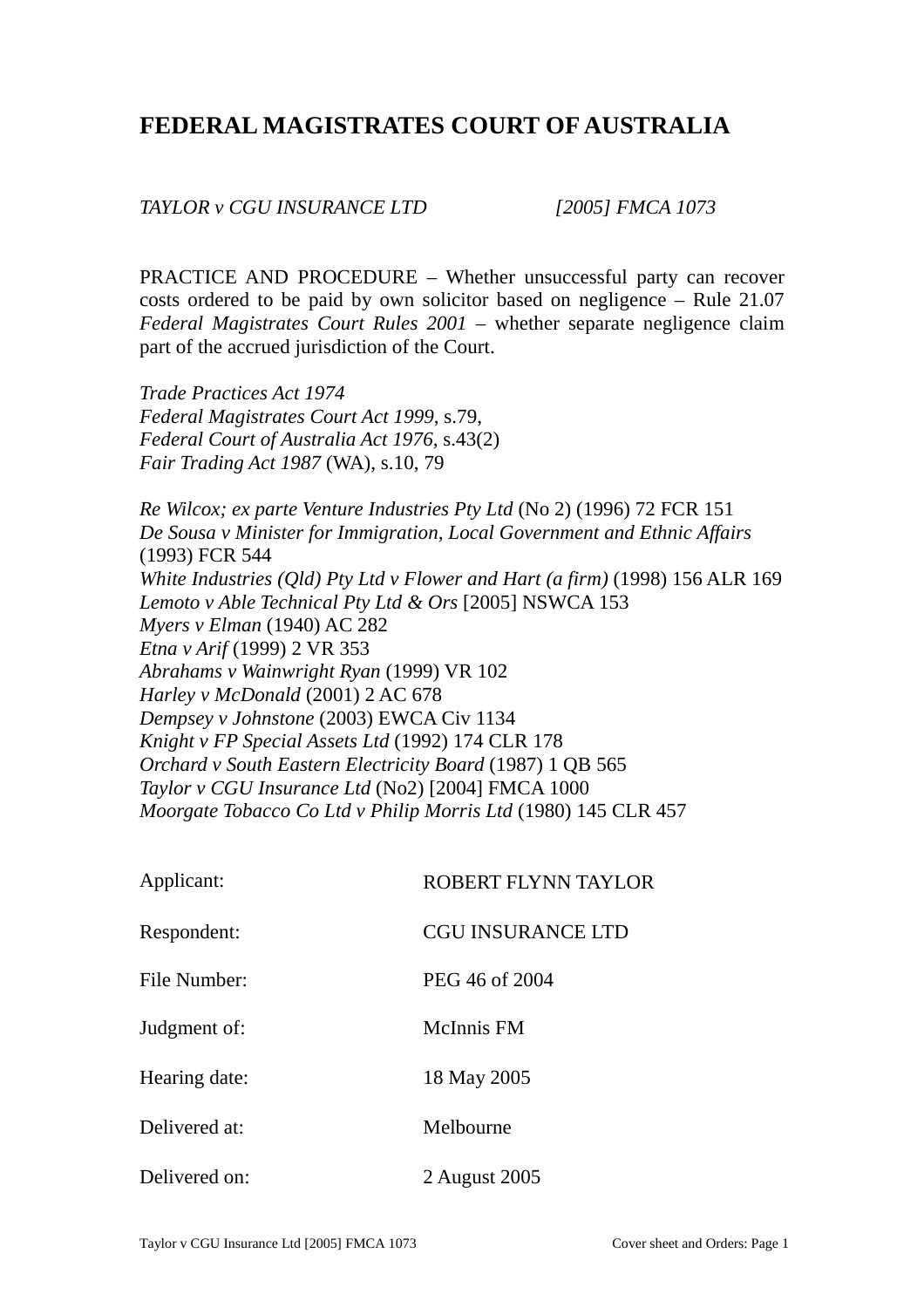## **REPRESENTATION**

| Counsel for the Applicant:       | Mr Giles                |
|----------------------------------|-------------------------|
| Solicitors for the Applicant:    | <b>Solomon Brothers</b> |
| Solicitors for the Respondent:   | No appearance           |
| Counsel for Talbot & Olivier:    | Mr G Pynt               |
| Solicitors for Talbot & Olivier: | Pynt & Partners         |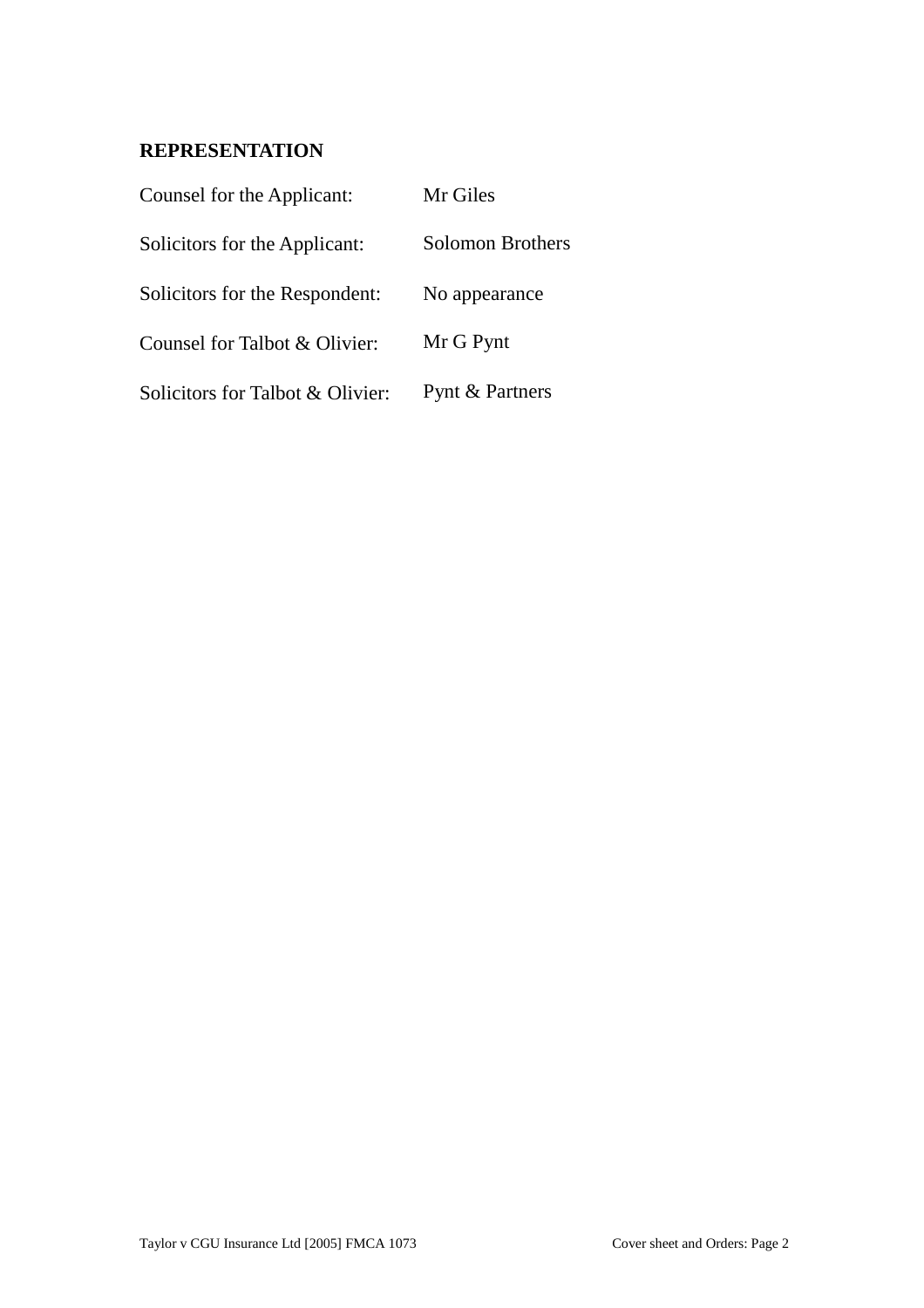# **FEDERAL MAGISTRATES COURT OF AUSTRALIA AT PERTH**

## **PEG 46 of 2004**

#### **ROBERT FLYNN TAYLOR**  Applicant

And

**CGU INSURANCE LTD**  Respondent

## **REASONS FOR JUDGMENT**

1. In this matter the court conducted a hearing of a claim by the applicant against the respondent seeking damages for alleged breach of contract or, in the alternate, damages for breach of the provisions of the *Trade Practices Act 1974* (the TPA). The hearing on 8 December 2004 resulted in a judgment being delivered on 22 December 2004 dismissing the application with costs. A counterclaim not pursued by the respondent was likewise dismissed. After hearing further submissions an order was made on 9 February 2005 in the following terms:-

> *"The applicant shall pay the respondent's costs including reserved costs in accordance with Schedule 1 of the Federal Magistrates Court Rules to be taxed pursuant to Order 62 of the Federal Court Rules."*

2. On 10 March 2005 the applicant filed an application seeking what is described as, "consequential orders concerning costs and other matters between the applicant and his former solicitors specified in annexure A." Annexure A provides:-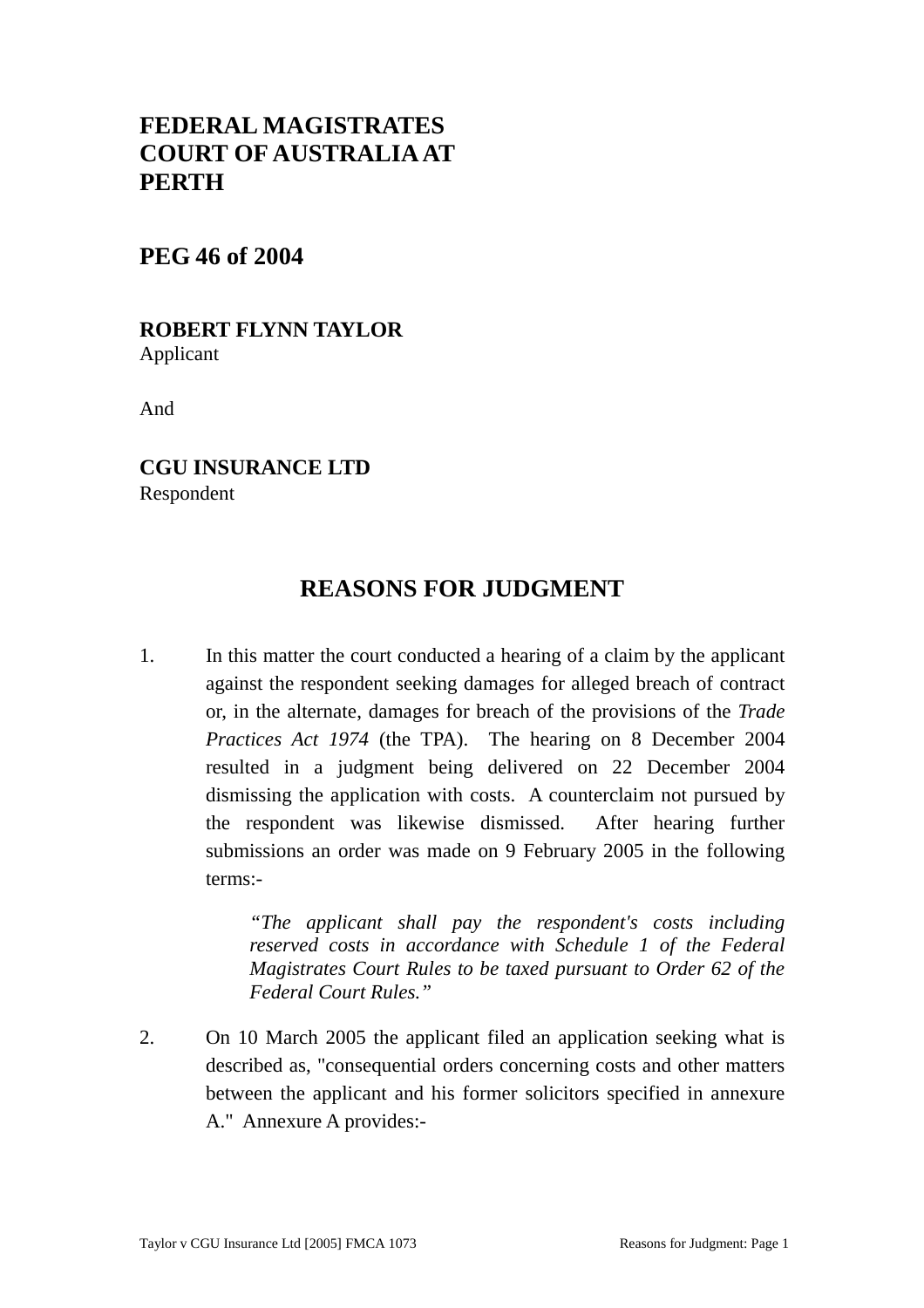#### *"AND THE APPLICANT CLAIMS:*

- *(1) An order pursuant to rule 21.07 of the Federal Magistrates Court Rules 2001 that the applicant's former solicitors, Talbot & Olivier, pay to the respondent the costs that the applicant has been ordered to pay to the respondent;*
- *(2) All solicitor/client costs paid to the applicant's former solicitors, Talbot & Olivier, as damages for contractual or tortious negligence or, alternatively, as moneys paid under a mistake of law or, alternatively, for damages under section 79 of the Fair Trading Act 1987 (WA) for contravention of section 10 of the act;*
- *(3) A declaration that any further costs which may be claimed by the applicant's former solicitors, Talbot & Olivier, for services in or in connection with these proceedings are not recoverable;*
- *(4) Interest on all amounts payable to the applicant pursuant to section 76 of the Federal Magistrates Act 1999 (Cth); and*
- *(5) Costs."*
- 3. The application was listed before a registrar of this court on 29 March 2005 who made orders as follows:-
	- *"(1) The applicant file and serve written submissions on the issue of jurisdiction and power in respect to the orders sought in the interlocutory application filed on 10 March 2005 by 6 April 2005.*
	- *(2) Talbot & Olivier file and serve answering written submissions by 13 April 2005.*
	- *(3) The matter be listed for further directions and hearing before a federal magistrate on a date and time to be fixed by the registrar.*
	- *(4) Costs of today be reserved."*
- 4. Rule 21.07 of the *Federal Magistrates Court Rules 2001* (the Rules) provides:-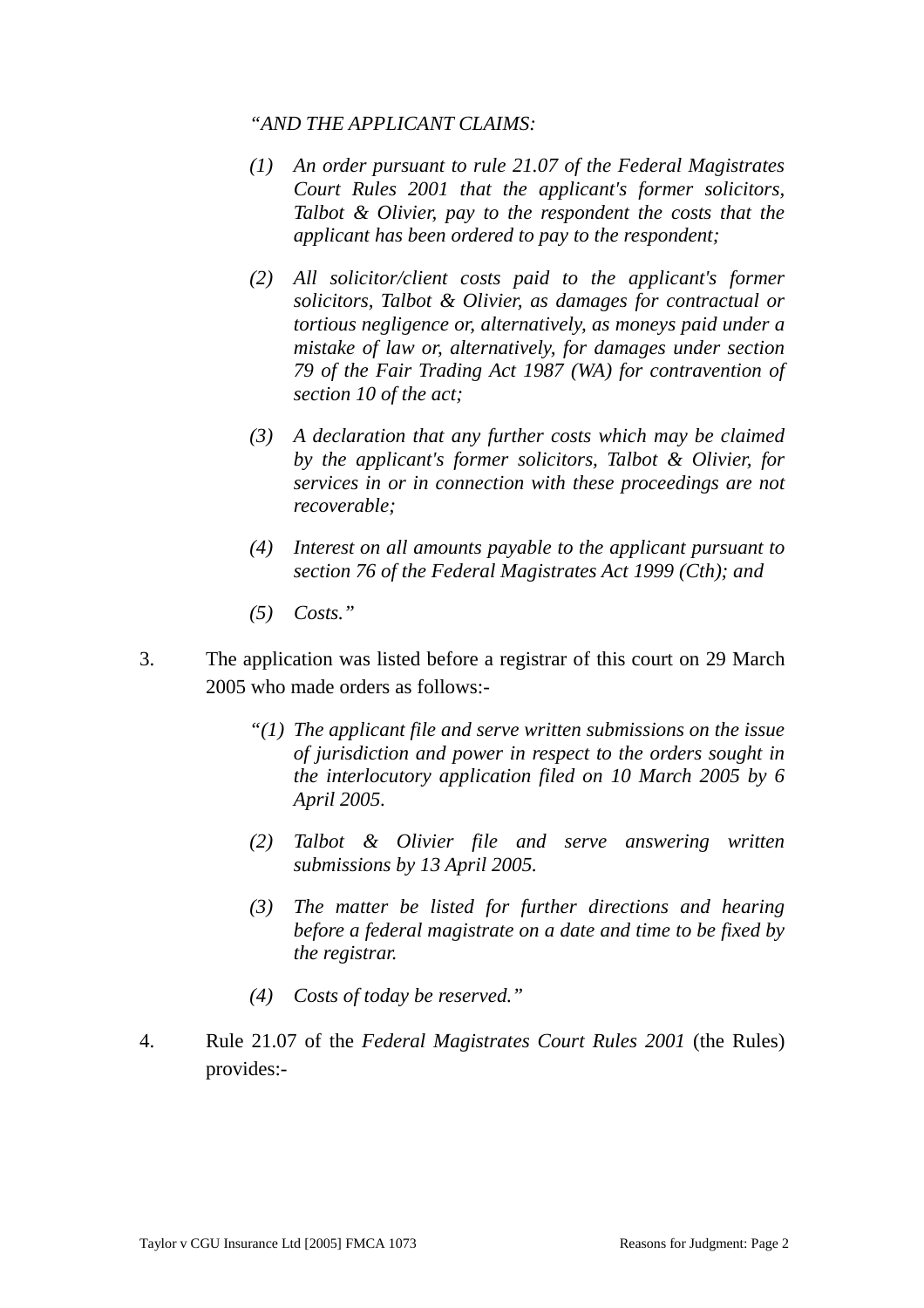*"21.07 Order for costs against lawyer* 

- *(1) The Court or a Registrar may make an order for costs against a lawyer if the lawyer, or an employee or agent of the lawyer, has caused costs:* 
	- *(a) to be incurred by a party or another person; or*
	- *(b) to be thrown away;*

*because of undue delay, negligence, improper conduct or other misconduct or default.* 

- *(2) A lawyer may be in default if a hearing may not proceed conveniently because the lawyer has unreasonably failed:* 
	- *(a) to attend, or send another person to attend, the hearing; or*
	- *(b) to file, lodge or deliver a document as required; or*
	- *(c) to prepare any proper evidence or information; or*
	- *(d) to do any other act necessary for the hearing to proceed.*
- *(3) An order for costs against a lawyer may be made on the motion of the Court or Registrar, or on application by a party to the proceeding or by another person who has incurred the costs or costs thrown away.*
- *(4) The order may provide:* 
	- *(a) that the costs, or part of the costs, as between the lawyer and party be disallowed; or*
	- *(b) that the lawyer pay the costs, or part of the costs incurred by the other person; or*
	- *(c) that the lawyer pay to the party or other person the costs, or part of the costs, that the party has been ordered to pay to the other person.*
- *(5) Before making an order for costs, the Court or Registrar:* 
	- *(a) must give the lawyer, and any other person who may be affected by the decision, a reasonable opportunity to be heard; and*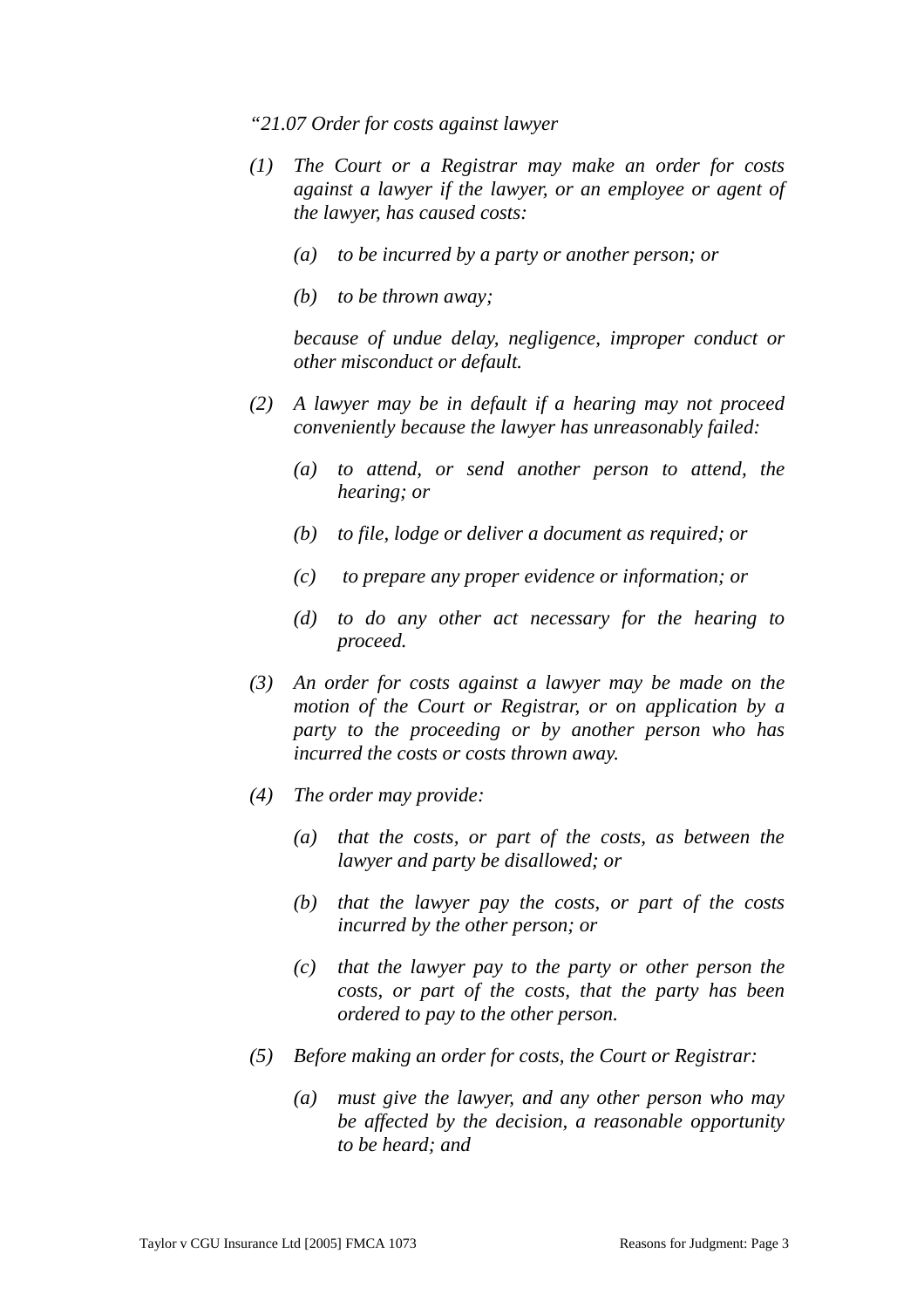*(b) may order that notice of the order, or of any proceeding against the lawyer be given to a party for whom the lawyer may be acting or any other person."*

- 5. In support of the application now before the court the applicant has relied upon an affidavit sworn by him on 9 March 2005. The respondent has yet to provide any affidavit material in reply and it is understood that no further material is required by the parties pending determination by this court of the threshold issue of whether indeed it is appropriate for this court to make orders of the type sought by the applicant.
- 6. In his affidavit the Applicant refers to advice allegedly received from his former solicitors who acted on his behalf throughout the substantive hearing. It is perhaps sufficient to note that the Applicant asserts that had he been informed by his then solicitor that the claim against the respondent involved "a high risk of losing" he would "not have proceeded with it". It is not necessary to refer in detail to other parts of the affidavit material for the purpose of the issue before this court for determination. It is sufficient, however, to note that having failed in his claim against the respondent, the main thrust of the submissions made for and on behalf of the applicant is that the solicitors then acting for and on his behalf ought properly to have advised him not to proceed with the application at the outset and/or ought to have discontinued and/or accepted offers from the respondent which included an offer that each party bear their own costs and the matter be discontinued.

## **The Rule 21.07 claim**

- 7. The court has jurisdiction to award costs in all proceedings. The award of costs is in the discretion of the presiding Federal Magistrate. Section 79 of the *Federal Magistrates Act 1999* (the FMC Act) which appears to be almost identical with s.43(2) of the *Federal Court of Australia Act 1976*, confers an absolute and unfettered discretion to award costs, though the discretion must be exercised judicially (*Re Wilcox; ex parte Venture Industries Pty Ltd* (No 2) (1996) 72 FCR 151 per Black CJ at 152-153).
- 8. Rule 21.07 provides a broad power to make an order, relevantly for the present purposes, for costs against a lawyer who has caused costs to be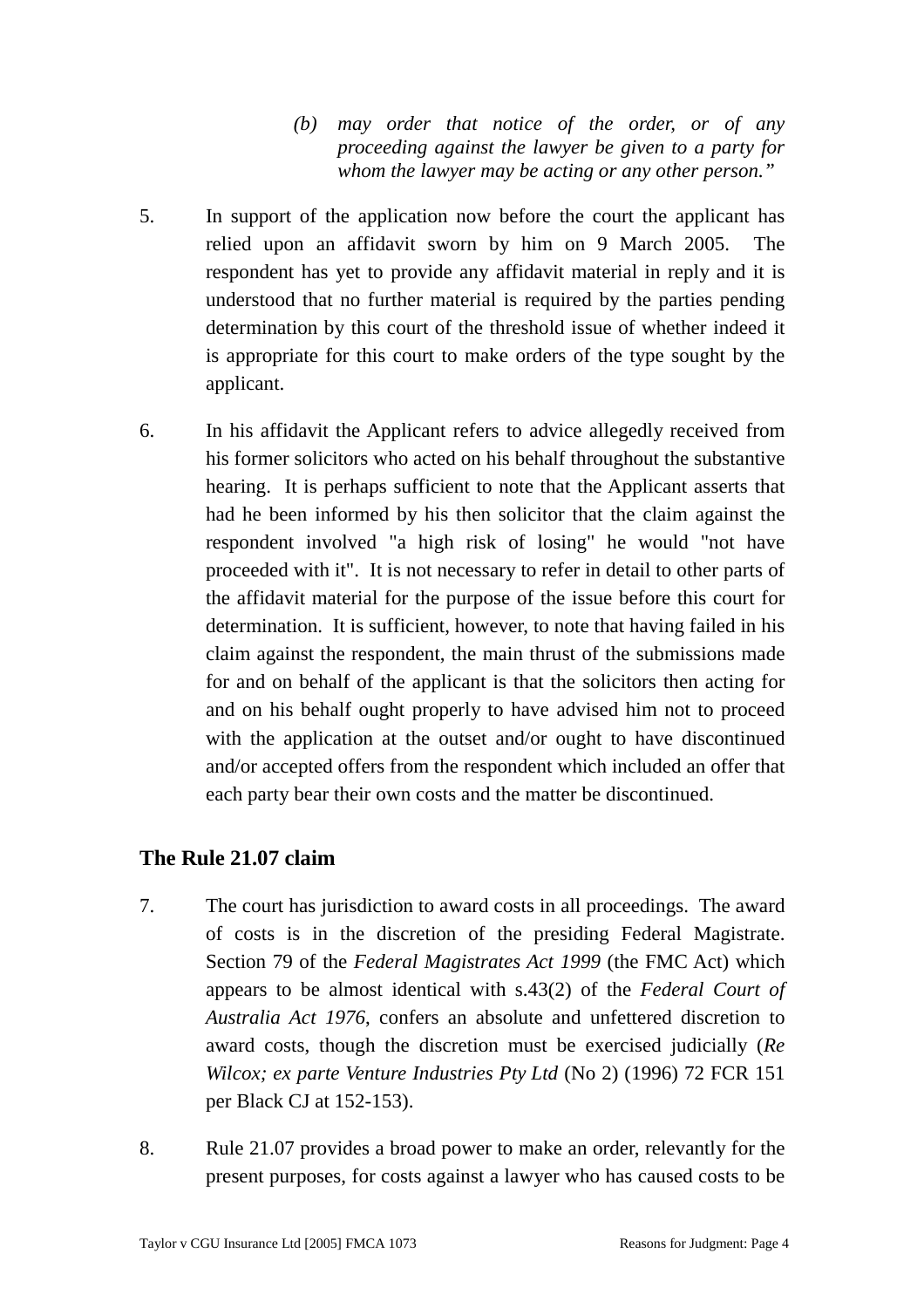incurred, in this instance by the applicant, because of undue delay, negligence, improper conduct or other misconduct or default. There is no claim by the Applicant that the solicitors have caused costs to be incurred because of undue delay. In Rule 21.07(2) 'default' includes "failure to attend or send another person to attend a hearing, to file, lodge or deliver a document as required or prepare any proper evidence or information or do any other act necessary for the hearing to proceed". Those matters are not evident in the present application. Hence, I interpret the present application as relying upon that part of Rule 21.07(1) which refers to there being costs incurred by the applicant because of '**negligence**, improper conduct or other misconduct' (emphasis added) of the solicitors who had acted for and on behalf of the applicant.

9. I accept as submitted by the applicant that the power to order costs is not limited to the parties on record though the solicitors representing the parties may be the subject of a costs order against non-parties (see *De Sousa v Minister for Immigration, Local Government and Ethnic Affairs* (1993) FCR 544 at 546) (De Souza). It should be noted that in *De Souza* the Court considered the application of Order 62 Rule 9 of the Federal Court Rules which then provided as follows:-

> *"The Court or a Judge may, after reference to and report by the taxing officer, order a solicitor to repay his client costs ordered to be paid by the client to another party where those costs had been incurred by that party in consequence of delay or misconduct on the part of the solicitor."*

10. It is noted that since *De Souza* Order 62 Rule 9 was amended and a new Rule 9 was inserted by Statutory Rule 206 of 2003 which became operational on 11 August 2003. However, the new rule unlike Rule 21.07(1) of the Federal Magistrates Court Rules does not use the word "negligence". I accept however that in any event Order 62 Rule 9 and likewise Rule 21.07(1) of the Rules do not operate in a way which would constrain the powers conferred by s.43 of the Federal Court Act or s.79 of the FMC Act to award costs against a solicitor in *De Souza* at p.546 the Court in referring to the rule states, *"I cannot accept that it was intended to so constrain the broad power conferred by s.43".*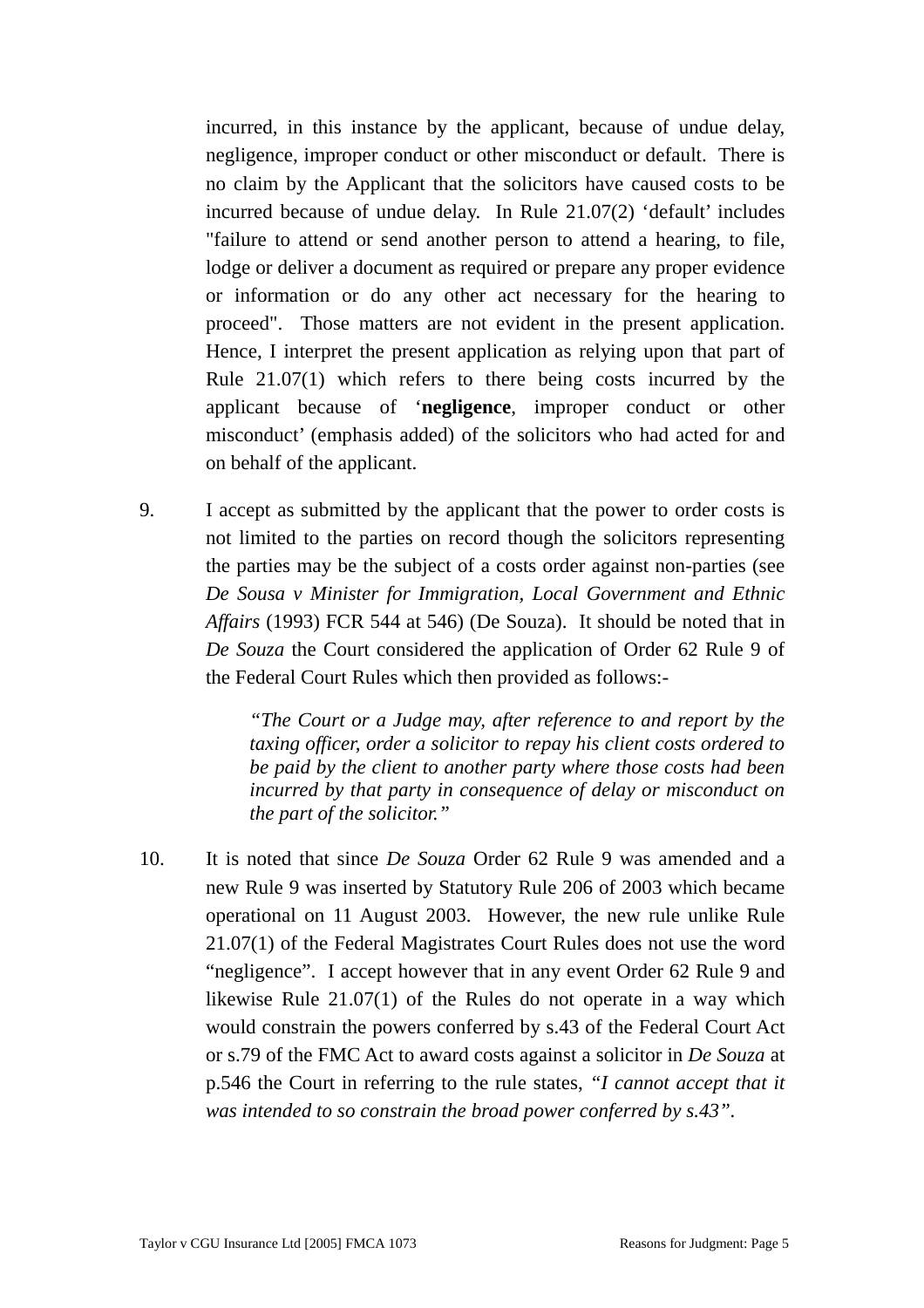- 11. The type of order now sought by the applicant against his solicitors could not have been included in any claim prior to judgment. The issue of costs remains alive as between the parties and I accept that although judgment has been given and an order for costs made, it remains open to the applicant to seek a further order in relation to costs of the kind now sought to be obtained pursuant to Rule 21.07. I further accept that the rule contemplates an order for costs against a solicitor may be sought after judgment has been given. Subrule 21.07(4) sets out the contents of the order and contemplates that in some instances an order may be made that a lawyer pay costs or part of the costs incurred by the other person, which in this case means the lawyer of the applicant pay costs incurred by the applicant. The costs may include those costs that the applicant incurred by engaging his own lawyers, together with costs that he has been ordered to pay to the respondent.
- 12. It is noted and I accept that Rule 21.07 certainly makes provision for a costs order to be made in circumstances where the court can be satisfied that the lawyer has caused costs by 'negligence', 'improper conduct' or 'other misconduct'. In this instance the primary claim of the applicant is negligence. In brief terms it has been submitted that a proper reading of the material at all material times would lead a lawyer to conclude that the application was doomed to failure and/or was hopeless and without merit from the outset. The material relied upon by the applicant could not have sustained a cause of action of the kind claimed, either in contract or under the TPA.
- 13. It is argued by the applicant and I accept that an order pursuant to Rule 21.07 may be appropriate in some circumstances where negligence on the part of the solicitor of an unsuccessful applicant is alleged. I further note that as submitted by the applicant, it has been held that a "serious dereliction of duty", which is a prerequisite for an order to be made pursuant to Rule 21.07, may be constituted by a failure to give reasonable or proper attention to the relevant law and facts. In *De Souza* French J stated the following at page 548:-

*"… I accept the proposition that the jurisdiction is to be exercised with care and discretion and only in clear cases. The mere fact that litigation fails is plainly no ground for its exercise. There has*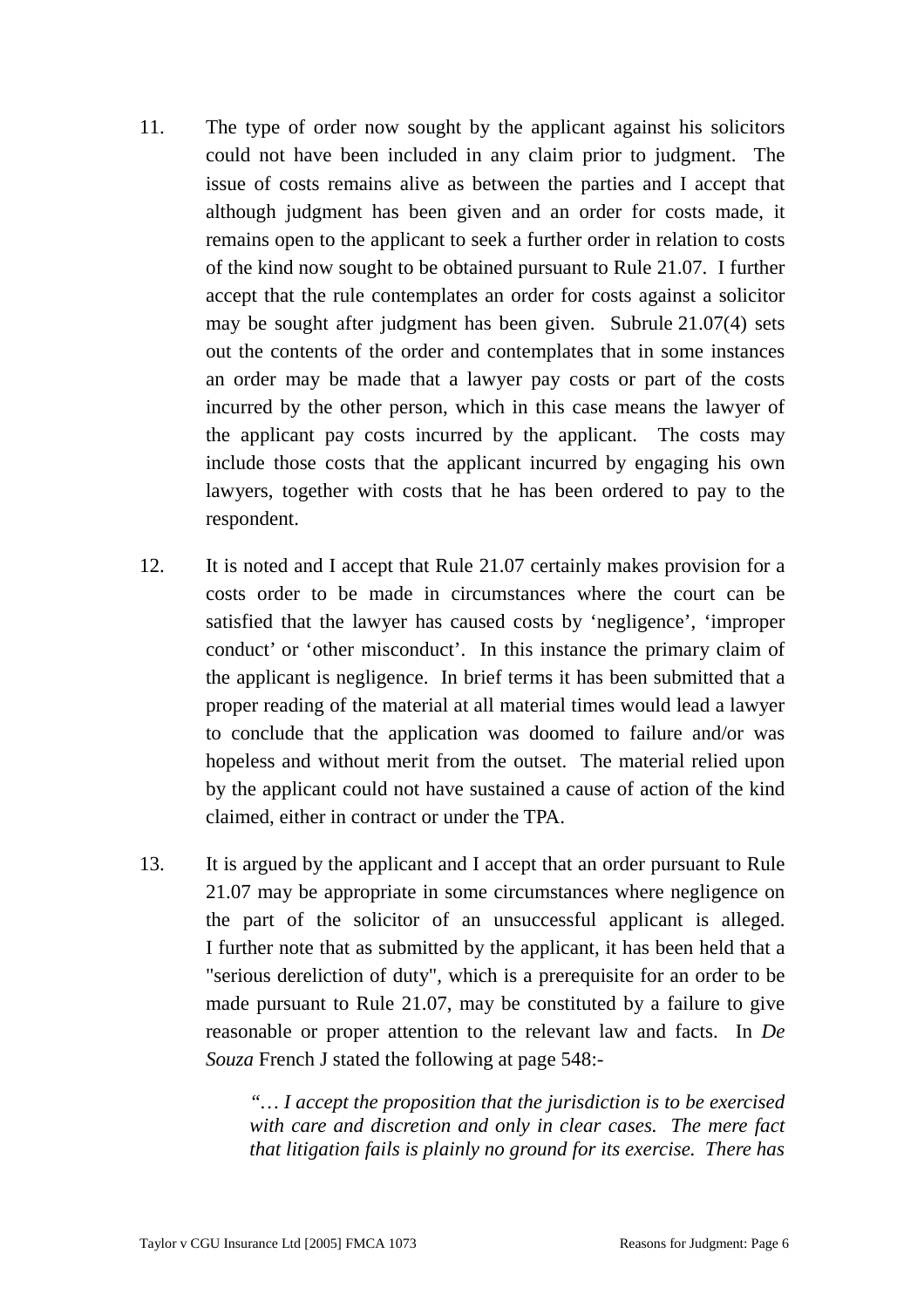*to be something which amounts to a serious dereliction of duty: Edwards v Edwards [1958] P 235 at 248. …"* 

- 14. It is conceded by the applicant that the primary object of the jurisdiction is to reimburse a party to proceedings costs which the party has incurred because of the default of the practitioner, that is, it is a jurisdiction which is compensatory rather than punitive or disciplinary (see *White Industries (Qld) Pty Ltd v Flower and Hart (a firm)* (1998) 156 ALR 169 at 230).
- 15. The parties both referred the court to a decision of the Court of Appeal of New South Wales in *Lemoto v Able Technical Pty Ltd & Ors* [2005] NSWCA 153 (Lemoto) where the jurisdiction to make a costs order against solicitors was discussed in detail at paragraphs 83 to 115 as follows:-

### *"The jurisdiction to make costs orders against legal practitioners*

- *83 The issues raised by the appeal require the Court to determine the proper construction of Part 11, Division 5C of the Act. Before turning to the detail of that exercise it should be observed that Division 5C represents a substantial departure from the ambit of the power hitherto available to courts to order legal practitioners to pay the costs of legal proceedings in respect of which they had provided legal services.*
- *84 Historically courts which possessed inherent jurisdiction had power, exercised summarily, to order a solicitor to pay the costs of legal proceedings in relation to which he or she provided legal services. Misconduct, default or serious or gross negligence in the course of the proceedings was sufficient to justify such an order, which while being penal in nature, was made to protect the client who had suffered and indemnify the party injured: Myers v Elman [1940] AC 282 at 289, 303, 318, 319. The jurisdiction is not "a modern invention". It can be traced to the mid-eighteenth century: Myers v Elman (at 290, per Viscount Maugham). The cases traceable to that period demonstrate that a costs order might be made against a solicitor on the basis of "mere negligence of a serious character, the result of which was to occasion useless costs to the other parties": ibid.*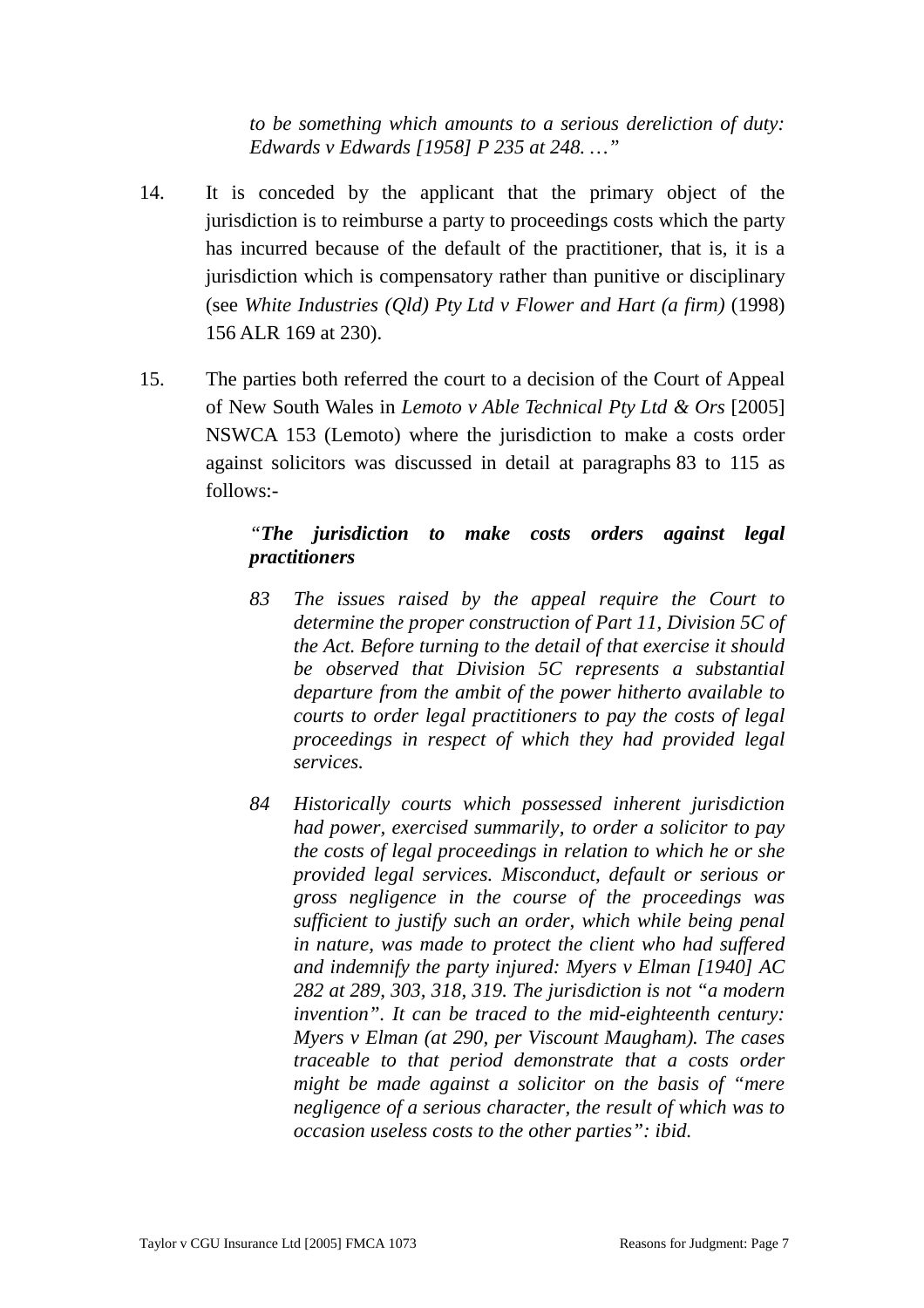*85 The summary jurisdiction to order a solicitor to pay costs was an aspect of the court's disciplinary jurisdiction. It was based on the court's right and duty to supervise the conduct of its solicitors: Myers v Elman (at 302 per Lord Atkin, at 318 - 319 per Lord Wright, at 334 – 336 per Lord Porter). Lord Wright pointed out (Myers v Elman at 318 - 319):* 

> *"... [A]longside the jurisdiction to strike off the Roll or to suspend there existed in the Court the jurisdiction to punish a solicitor or attorney by ordering him to pay costs, sometimes the costs of his own client, sometimes those of the opposite party, sometimes, it may be, of both. The ground of such an order was that the solicitor had been guilty of professional misconduct, (as it is generally called) not, however, of so serious a character as to justify striking him off the roll or suspending him. This was a summary jurisdiction exercised by the Court which had tried the case in the course of which the misconduct was committed. It was a summary jurisdiction, in which the intervention of the judge was invoked at the conclusion of the case either by motion in the Chancery Court or by a motion or application for a rule in the Courts of Common Law. Though the proceedings were penal, no stereotyped forms were followed. Hence now the complaint is not treated like a charge in an indictment or even as requiring the particularity of a pleading in a civil action. All that is necessary is that the judge should see that the solicitor has full and sufficient notice of what is the complaint made against him and full and sufficient opportunity of answering it. Thus, formal amendments of the complaint are not necessary, so long as variations of the charge are sufficiently defined and the solicitor is given sufficient liberty to make his answer. The summary jurisdiction thus involves a discretion both as to procedure and as to substantive relief, though there was and is an appeal.*

> *The cases of the exercise of this jurisdiction to be found in the reports are numerous and show how the Courts were guided by their opinion as to the character of the conduct complained of. The underlying principle is that the Court has a right and a duty to supervise the conduct of its solicitors, and visit with penalties any conduct of a solicitor which is of*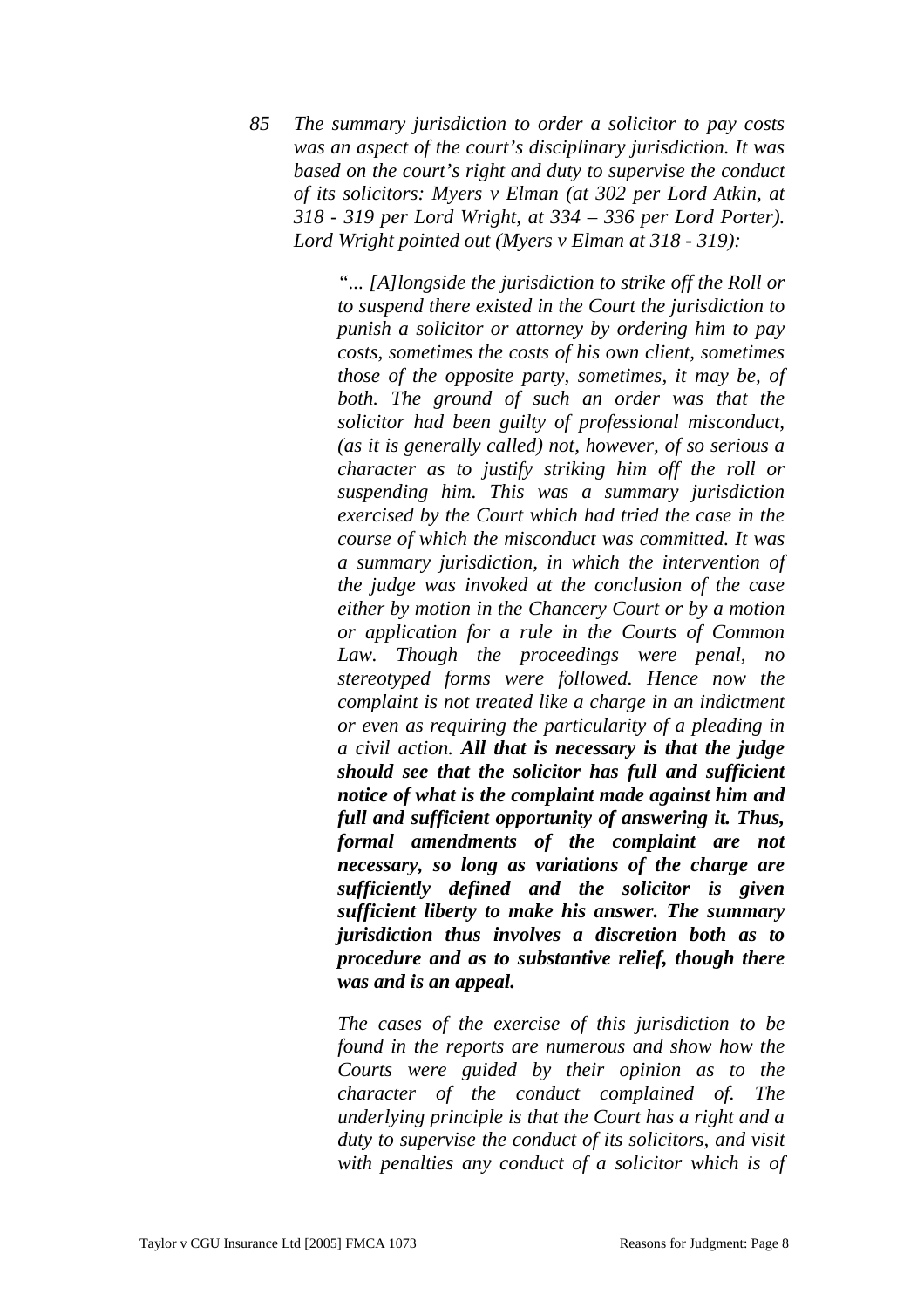*such a nature as to tend to defeat justice in the very cause in which he is engaged professionally, as was said by Abinger C.B. in Stephens v. Hill. ... The matter complained of need not be criminal. It need not involve peculation or dishonesty. A mere mistake or error of judgment is not generally sufficient, but a gross neglect or inaccuracy in a matter which it is a solicitor's duty to ascertain with accuracy may suffice. ... It is impossible to enumerate the various contingencies which may call into operation the exercise of this jurisdiction. It need not involve personal obliquity. The term professional misconduct has often been used to describe the ground on which the Court acts. It would perhaps be more accurate to describe it as conduct which involves a failure on the part of a solicitor to fulfil his duty to the Court and to realize his duty to aid in promoting in his own sphere the cause of justice. This summary procedure may often be invoked to save the expense of an action. Thus it may in proper cases take the place of an action for negligence, or an action for breach of warranty of authority brought by the person named as defendant in the writ. The jurisdiction is not merely punitive but compensatory. The order is for payment of costs thrown away or lost because of the conduct complained of. It is frequently, as in this case, exercised in order to compensate the opposite party in the action." (emphasis added)* 

- *86 The summary jurisdiction did not extend to barristers who were not regarded as officers of the court "in the same sense [as] a solicitor": Rondel v Worsley [1969] AC 191 at 282.*
- *87 In 1990 the English Supreme Court Act 1981 was amended by the insertion of a new s 51 which expanded the court's power to make costs orders against solicitors and, for the first time, made barristers subject to the power. Section 51 provided (inter alia) that:*

*"... (6) ... the Court may disallow, or (as the case may be) order the legal or other representative concerned to meet, the whole of any wasted costs or such part of them as may be determined in accordance with rules of Court (7) In subsection (6), 'wasted costs' means any costs incurred by a party – (a) as a result of any improper or unreasonable or negligent act or omission*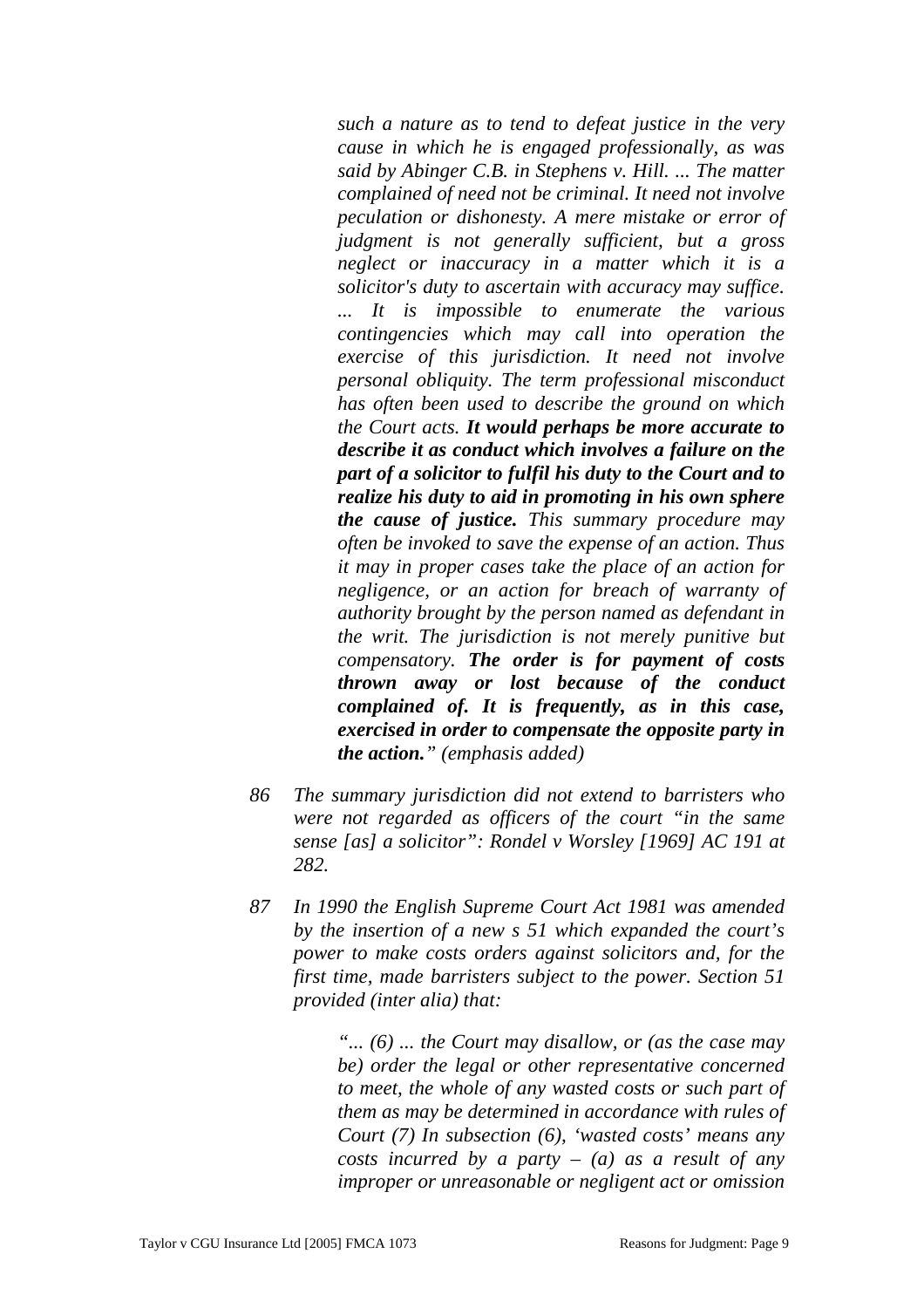*on the part of any legal or other representative or any employee of such representative; or (b) which, in the light of any such act or omission occurring after they were incurred, the Court considers it is unreasonable to expect that party to pay."* 

- *88 The Supreme Court of New South Wales exercised the inherent jurisdiction to order solicitors to pay the costs of proceeding: Attorney-General v Wylde (1946) 47 SR (NSW) 99 at 113 – 114, 117 - 119. Absent legislation, however, the District Court could not exercise such a power as it had no disciplinary jurisdiction over a legal practitioner: Knaggs v J A Westaway & Sons Pty Ltd (1996) 40 NSWLR 476 at 485 per Simos AJA (with whom Giles and Abadee AJJA agreed).*
- *89 In 1991 provisions in identical terms were inserted in theSupreme Court Act1970 (s 76C) and the District Court Act 1973 (s 148E) which enabled each court "to penalise a solicitor whose serious neglect, incompetence or misconduct delays proceedings ... by making orders about the payment of costs": Courts Legislation (Civil Procedure) Amendment Act 1991, Schedule 1, Part 5 cl (2); Schedule 2, cl (8). Before those amendments the rules of both courts included provisions conferring power to penalise a solicitor by way of costs orders where "costs [were] incurred improperly or without reasonable cause, or [were] wasted by undue delay or by any other misconduct or default" for which the solicitor was responsible: Supreme Court Rules 1970 Pt 52, r 66 (see now Pt 52A, r 43); District Court Rules 1973 Pt 39, r 6 (see now Pt 39A, r 14). In 1994 Pt 52A of the Supreme Court Rules was amended by the insertion of r 43A which empowered the court to make costs orders against barristers. A like rule was inserted in the District Court Rules in 2001: Pt 39A, r 14A. The rules dealing with solicitors reflected the English RSC O 62, r 8(1), which "confirm[ed] the ancient jurisdiction of the court to exercise control over its own officers": Orchard v South Eastern Electricity Board [1987] QB 565 at 569 per Sir John Donaldson MR.*
- *90 In Wentworth v Rogers[1999] NSWCA 403 at [41] the Court of Appeal (Handley and Stein JJA, Sheppard AJA) said that there was no difference in substance between the approach taken in the United Kingdom and the approach taken in Australia concerning the power to order a solicitor to pay the costs of proceedings. The court also observed the English authorities were more comprehensive than the*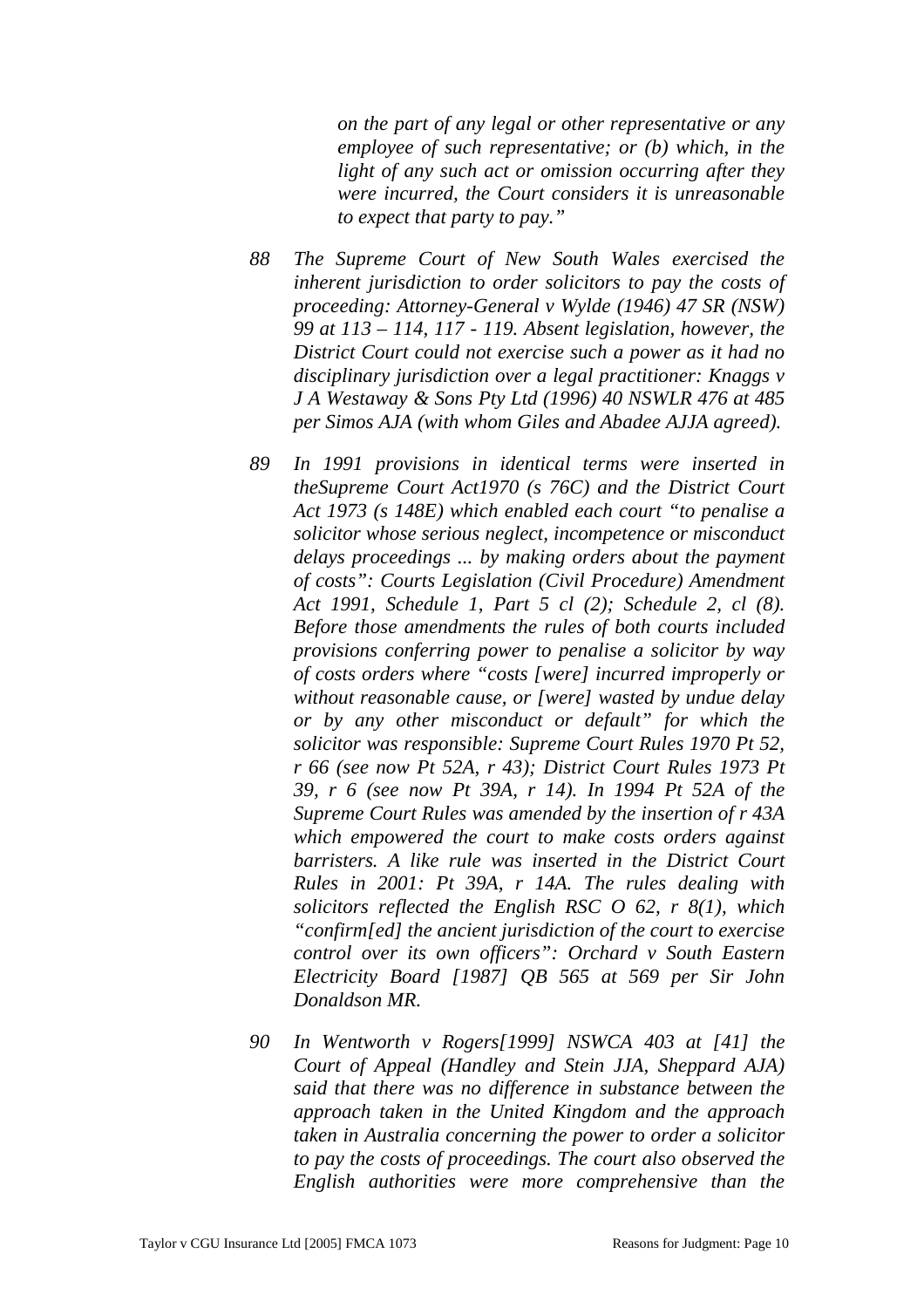*Australian authorities. A brief reference to the principles developed concerning the exercise of that power by reference to authorities in both countries provides a useful background to a consideration of the power conferred by Part 11, Division 5C: CIC Insurance Ltd v Bankstown Football Club Ltd [1997] HCA 2; (1997) 187 CLR 384 at 408 per Brennan CJ, Dawson, Toohey and Gummow JJ.* 

*91 The jurisdiction conferred by the English Supreme Court Act to make what have come to be known as "wasted costs orders" was considered by the Court of Appeal (Sir Thomas Bingham MR, Rose and Waite LJJ) in Ridehalgh v Horsfield [1994] Ch 205 which concerned six cases in each of which the s 51(6) power was exercised. The case raised the question, "in what circumstances should the Court make a wasted costs order in favour of one party to litigation against the legal representative (counsel or solicitor) of the other": see Ridehalgh at 224. The court reviewed the history of the exercise of the jurisdiction to order payment of costs by legal practitioners whose conduct had led to the incurring of unnecessary costs. Any consideration of the principles which have emerged from Ridehalgh and other authorities should be prefaced by the court's observation (Ridehalgh at 226):* 

> *"The argument we have heard discloses a tension between two important public interests. One that is lawyers should not be deterred from pursuing their client's interests by fear of incurring a personal liability to their client's opponents; that they should not be penalised by orders to pay costs without a fair opportunity to defend themselves; that wasted costs order should not become a back-door means of recovering costs not otherwise recoverable by a legally-aided or impoverished litigant; and that the remedy should not grow unchecked to become more damaging than the disease. The other public interest, recently and clearly affirmed by Act of Parliament, is that litigants should not be financially prejudiced by the unjustifiable conduct of litigation by their or their opponent's lawyers. The reconciliation of these public interests is our task in these appeals. Full weight must be given to the first of these public interests, but the wasted costs jurisdiction must not be emasculated." (emphasis added)*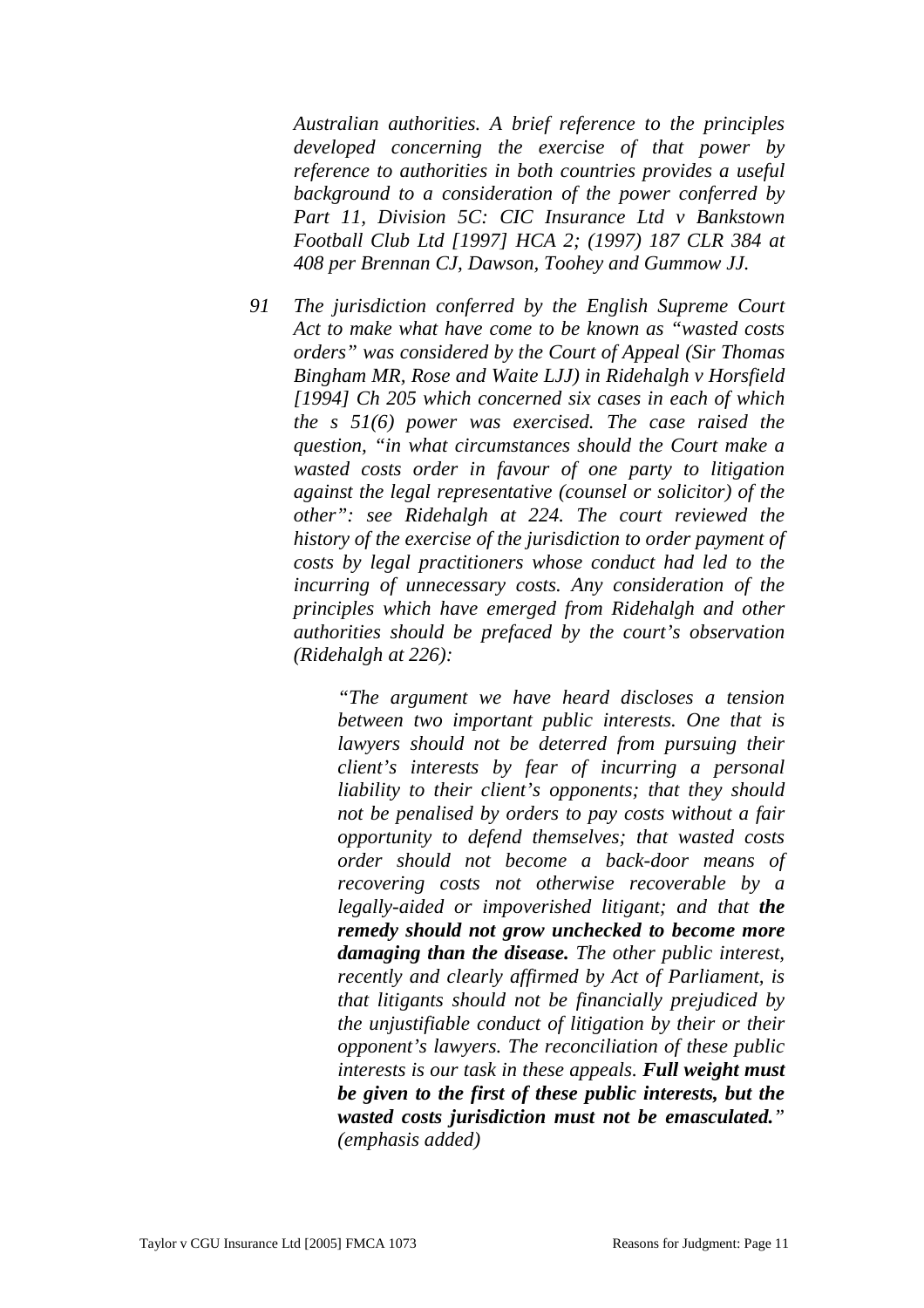*92 The new Division 5C should be construed against the background of the following principles which can be gleaned from the English and Australian authorities which have considered the power to order legal practitioners to pay the costs of proceedings in which they have represented parties:* 

- *(a) The jurisdiction to order a legal practitioner to pay the costs of legal proceedings in respect of which he or she provided legal services must be exercised "with care and discretion and only in clear cases": Ridehalgh (at 229), Re Bendeich (1994) 53 FCR 422; Deputy Commissioner of Taxation v Levick [1999] FCA 1580; (1999) 168 ALR 383 per Hill J at [11]; Levick v Deputy Commissioner of Taxation [2000] FCA 674; (2000) 102 FCR 155 at [44]; Gitsham v Suncorp Metway Insurance Ltd [2002] QCA 416 at [8] per White J (with whom Davies and Williams JJA agreed); De Sousa v Minister for Immigration (1993) 41 FCR 544; Money Tree Management Service Pty Ltd v Deputy Commissioner of Taxation (No 3) [2000] SASC 286;*
- *(b) A legal representative is not to be held to have acted improperly, unreasonably or negligently simply because he or she acts for a party who pursues a claim or a defence which is plainly doomed to fail: Ridehalgh (at 233); Medcalf v Mardell [2002] UKHL 27; [2003] 1 AC 120 at [56] per Lord Hobhouse; White Industries (Qld) Pty Ltd v Flower & Hart (a firm) (1998) 156 ALR 169 (affirmed on appeal, Flower & Hart (a firm) v White Industries (Qld) Pty Ltd [1999] FCA 773; (1999) 87 FCR 134); Levick v Deputy Commissioner of Taxation; cf Steindl Nominees P/L v Laghaifar [2003] QCA 157; [2003] 2 Qd R 683;*
- *(c) the legal practitioner is not "the judge of the credibility of the witnesses or the validity of the argument": Tombling v Universal Bulb Co Ltd [1951] 2 TLR 289 at 297; the legal practitioner is not "the ultimate judge, and if he reasonably decides to believe his client, criticism cannot be directed to him": Myers v Elman (at 304, per Lord Atkin); Arundel Chiropractic Centre Pty Ltd v Deputy Commissioner of Taxation [2001] HCA 26; (2001) 47 ATR 1 at [34] per Callinan J;*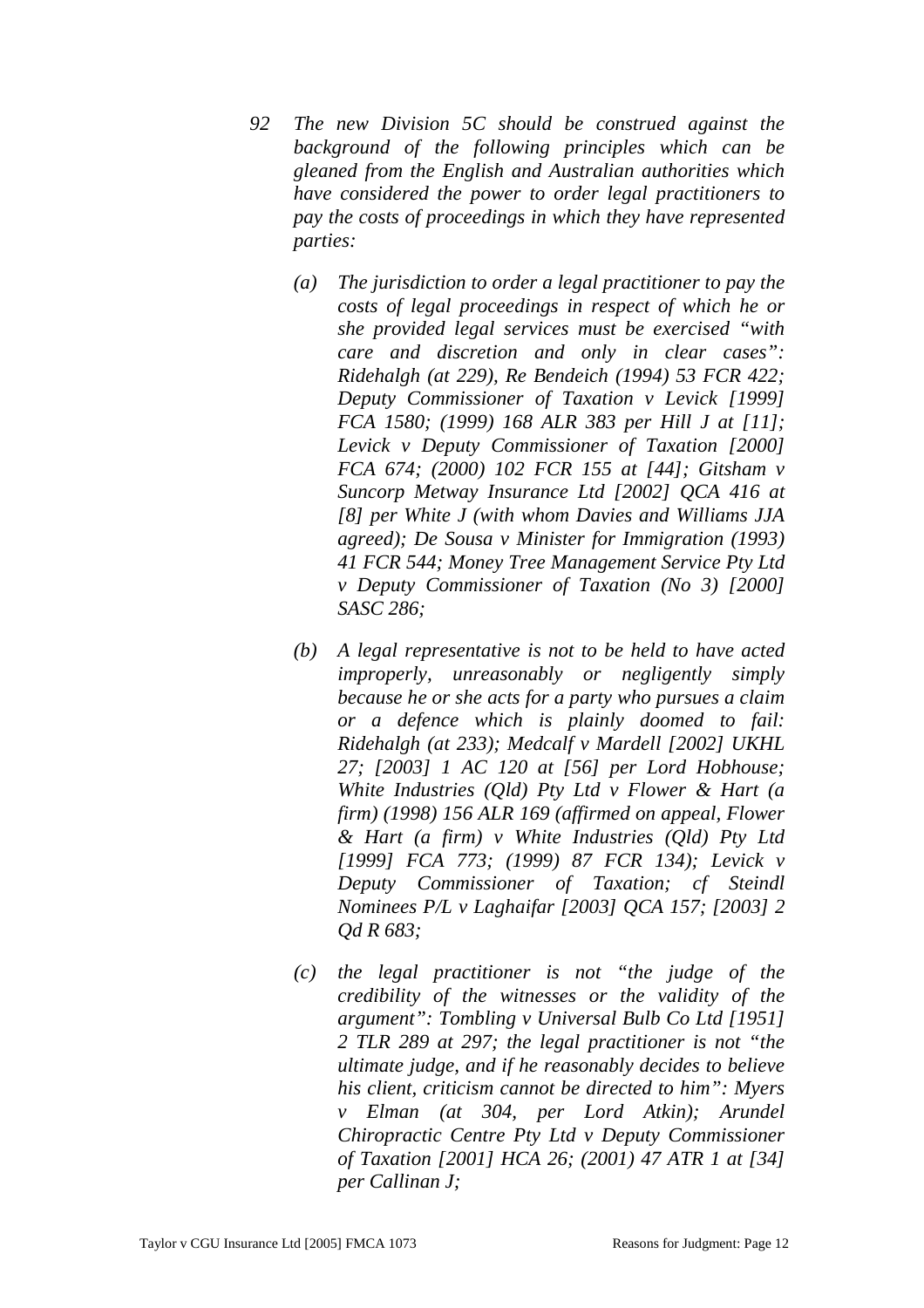- *(d) A judge considering making a wasted costs order arising out of an advocate's conduct of court proceedings must make full allowance for the exigencies of acting in that environment; only when, with all allowances made, a legal practitioner's conduct of court proceedings is quite plainly unjustifiable can it be appropriate to make a wasted costs order: Ridehalgh (at 236, 237);*
- *(e) A legal practitioner against whom a claim for a costs order is made must have full and sufficient notice of the complaint and full and sufficient opportunity of answering it: Myers v Elman (at 318); Orchard v South Eastern Electricity Board (at 572); Ridehalgh (at 229);*
- *(f) Where a legal practitioner's ability to rebut the complaint is hampered by the duty of confidentiality to the client he or she should be given the benefit of the doubt: Orchard v South Eastern Electricity Board (at 572); Ridehalgh (at 229); in such circumstances "[t]he court should not make an order against a practitioner precluded by legal professional privilege from advancing his full answer to the complaint made against him without satisfying itself that it is in all the circumstances fair to do so": Medcalf (at [23] per Lord Bingham);*
- *(g) The procedure to be followed in determining applications for wasted costs must be fair and "as simple and summary as fairness permits...[h]earings should be measured in hours, and not in days or weeks... Judges ... must be astute to control what threatens to become a new and costly form of satellite litigation": Ridehalgh (at 238 – 239); Harley v McDonald [2001] UKPC 18; [2001] 2 AC 678 at 703 [50]; Medcalf (at [24]).*
- *93 The authorities concerning the sparing exercise of the jurisdiction to make wasted costs orders against legal practitioners (sub-paragraph (a)) are consistent with cases in which orders are sought that a lay non-party pay the costs of litigation; such an order is exceptional: Aiden Shipping Co Ltd v Interbulk Ltd [1986] AC 965 at 980 per Lord Goff; Taylor v Pace Developments Ltd [1991] BCC 406 at 410; Symphony Group Plc v Hodgson [1994] QB 179*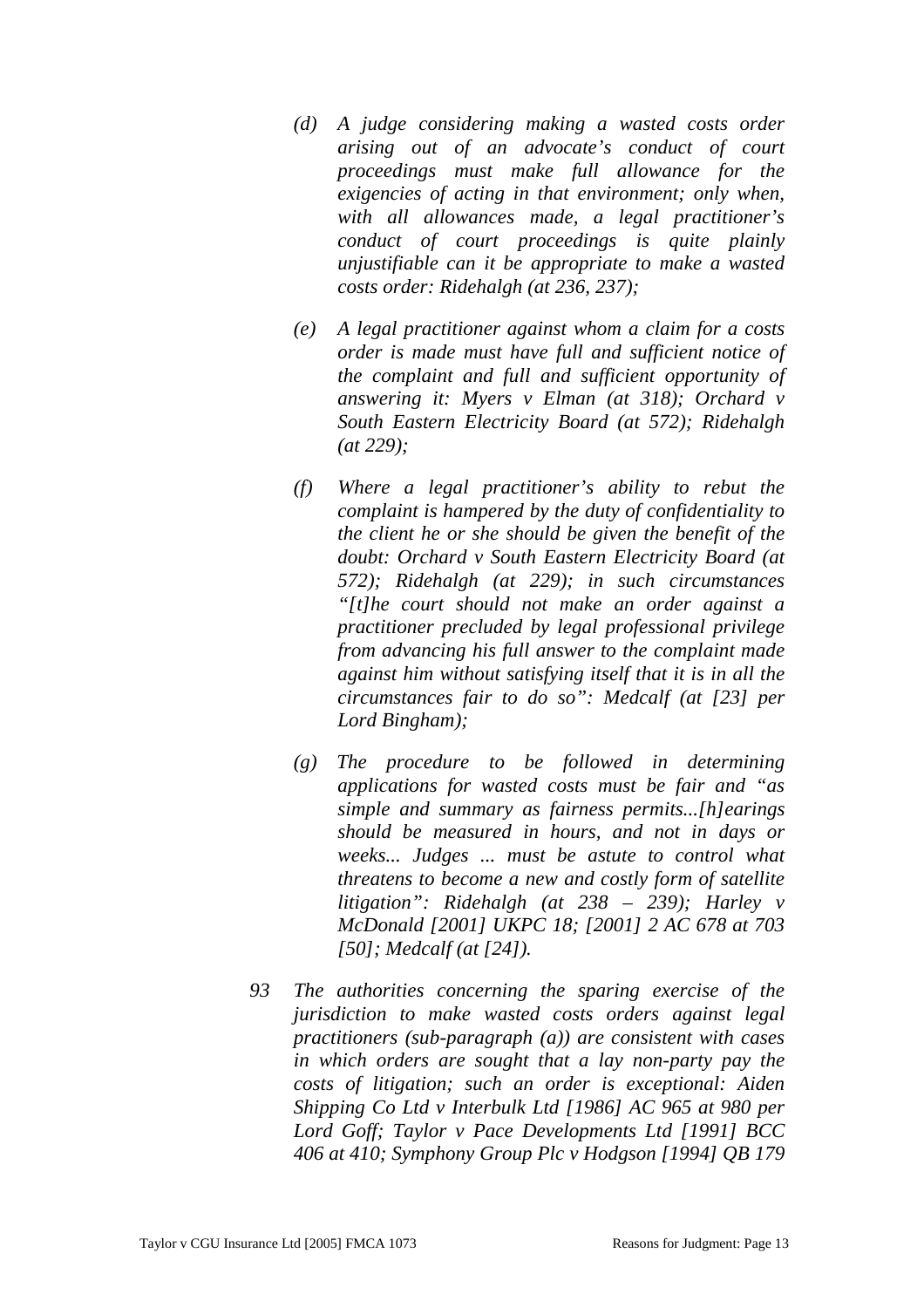*at 192-3 per Balcombe LJ; Flinn v Flinn [1999] VSCA 134 at [24].* 

#### *The expeditious administration of justice*

- *94 The passage from Lord Wright's speech in Myers v Elman I have extracted earlier in this judgment emphasises that the historical jurisdiction to order a solicitor to pay costs was exercised in circumstances where the solicitor had failed to fulfil his or her duty to the court in the administration of justice. If the misconduct of the solicitor led to a person suffering loss, the court had power to order the solicitor to make good the loss occasioned by the breach of duty: Marsh v Joseph [1897] 1 Ch 213, 244-245, per Lord Russell of Killowen C.J.*
- *95 In Ketteman v Hansel Properties Ltd [1987] AC 189 at 220 Lord Griffiths spoke of the "pressure on the courts caused by the great increase in litigation and the consequent necessity that, in the interests of the whole community, legal business should be conducted efficiently." The days when the suit of Jarndyce v Jarndyce wound its apocryphal way through the pages of Dickens' Bleak House are long gone – if they ever were.*
- *96 The prompt and efficient disposal of litigation is a core aspect of the administration of justice. In the Supreme Court that objective has been enshrined in the statement that the overriding purpose of the court's rules, "... in their application to civil proceedings, is to facilitate the just, quick and cheap resolution of the real issues in such proceedings": Supreme Court Rules Pt 1, r 3. Section 76A Supreme Court Act 1970 and s 68A of the District Court Act 1973 give the respective courts power "from time to time, [to] give such directions as the Court thinks fit (whether or not inconsistent with the rules) for the speedy determination of the real questions between the parties to a civil action."*
- *97 An integral aspect of the legal practitioner's duty to the court is to ensure the business of the courts is conducted with the expediency consistent with the due administration of justice. The role of the legal profession in this respect, with particular focus on the role of counsel, was referred to by Mason CJ in Giannarelli & Shulkes v Wraith [1988] HCA 52; (1988) 165 CLR 543 at 556. His Honour said:*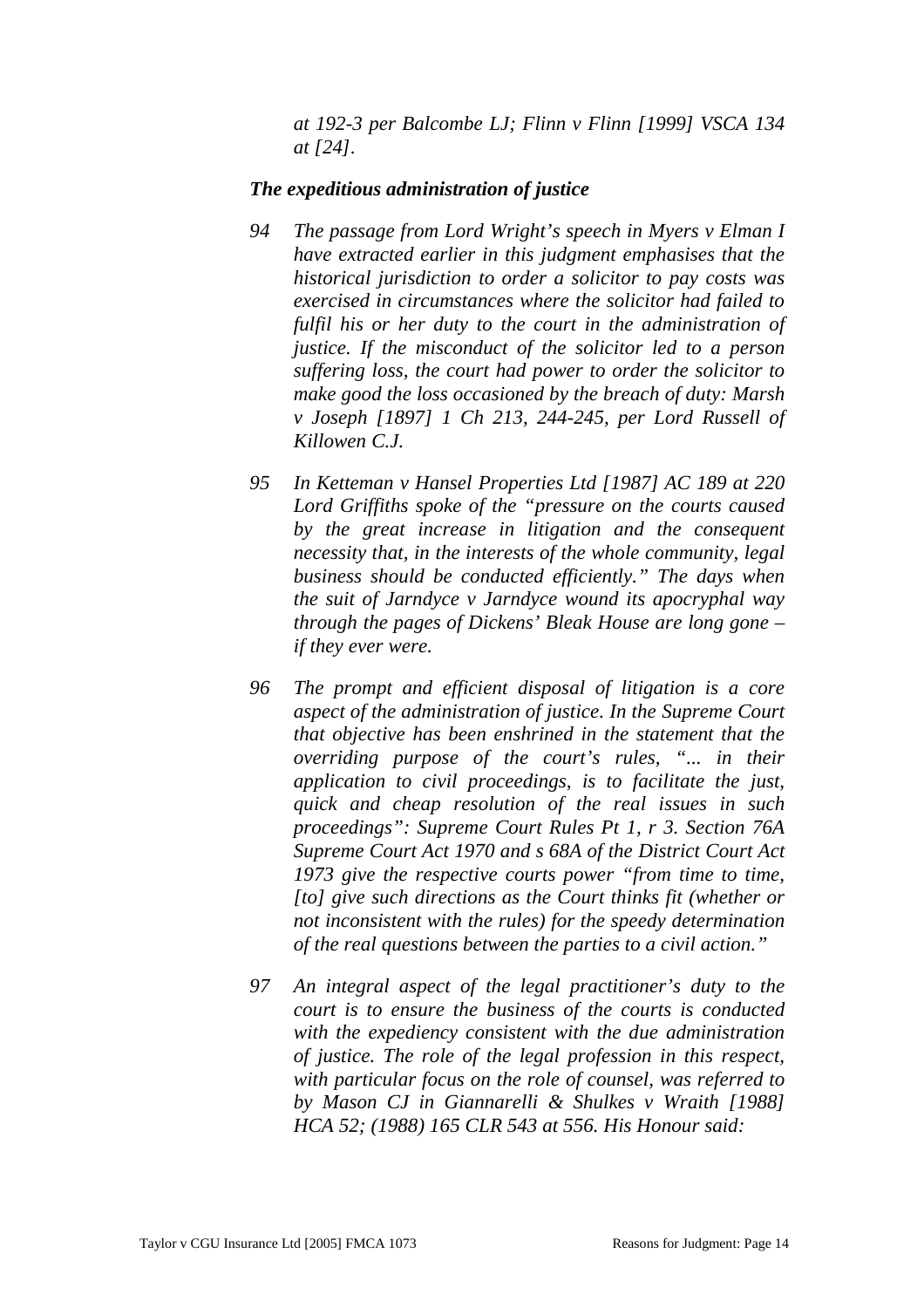*"The performance by counsel of his paramount duty to the court will require him to act in a variety of ways to the possible disadvantage of his client. ...* 

*It is not that a barrister's duty to the court creates such a conflict with his duty to his client that the dividing line between the two is unclear. The duty to the court is paramount and must be performed, even if the client gives instructions to the contrary. Rather it is that a barrister's duty to the court epitomises the fact that the course of litigation depends on the exercise by counsel of an independent discretion or judgment in the conduct and management of a case in which he has an eye, not only to his client's success, but also to the speedy and efficient administration of justice. In selecting and limiting the number of witnesses to be called, in deciding what questions will be asked in cross-examination, what topics will be covered in address and what points of law will be raised, counsel exercises an independent judgment so that the time of the court is not taken up unnecessarily, notwithstanding that the client may wish to chase every rabbit down its burrow. The administration of justice in our adversarial system depends in very large measure on the faithful exercise by barristers of this independent judgment in the conduct and management of the case. In such an adversarial system the mode of presentation of each party's case rests with counsel. The judge is in no position to rule in advance on what witnesses will be called, what evidence should be led, what questions should be asked in cross-examination. Decisions on matters such as these, which necessarily influence the course of a trial and its duration, are made by counsel, not by the judge. This is why our system of justice as administered by the courts has proceeded on the footing that, in general, the litigant will be represented by a lawyer who, not being a mere agent for the litigant, exercises an independent judgment in the interests of the court."* 

- *98 While this passage is expressed in terms of the barrister's duty to the court, there is no doubt that the solicitor's duty to the court is co-extensive with counsel's.*
- *99 In this light, the principle to which I have referred in para [92] (b) requires some elaboration. The proposition that a*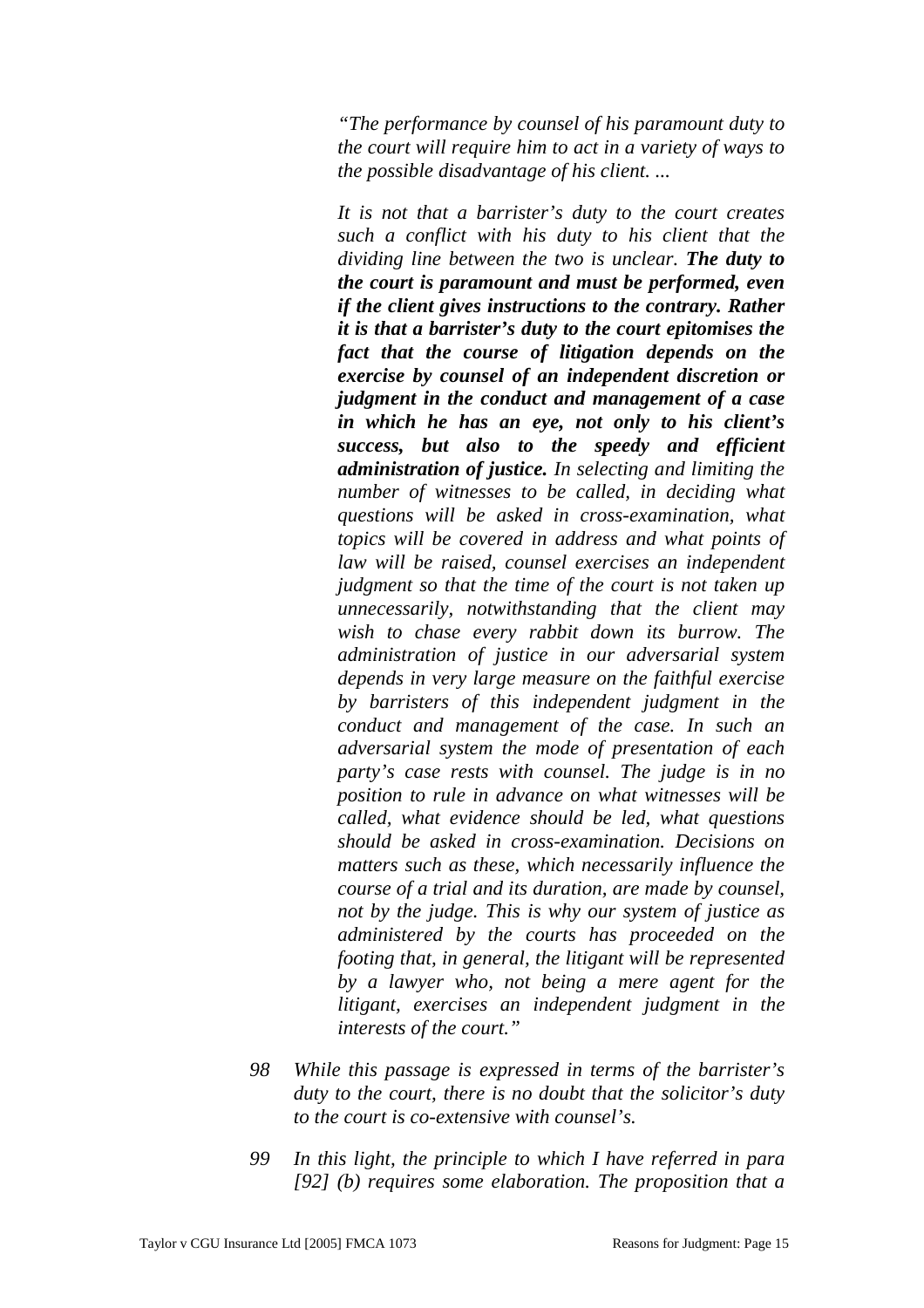*legal practitioner would not be subjected to a personal costs order simply because he or she acted for a party who pursued a claim or a defence which was doomed to fail reflected the first of the tensions referred to in Ridehalgh, "that lawyers should not be deterred from pursuing their client's interests by fear of incurring a personal liability to their client's opponents." In Ridehalgh (at 234) the Court said:* 

*"Legal representatives will, of course, whether barristers or solicitors, advise clients of the perceived weakness of their case and of the risk of failure. But clients are free to reject advice and insist that cases be litigated. It is rarely if ever safe for a court to assume that a hopeless case is being litigated on the advice of the lawyers involved. They are there to present the case; it is (as Samuel Johnson unforgettably pointed out) for the judge and not the lawyers to judge it."* 

- *100 Accordingly, subject to the Court's power to dispose summarily of matters where no cause of action or defence was disclosed, which were frivolous or vexatious or were an abuse of process (Supreme Court Rules Pt 13 r 5; Pt 15, r 26; District Court Rules Pt 9, r 17; Pt 11A, r 3), "every litigant ha[d] a right to have matters of law as well as matters of fact decided according to the ordinary rules of procedure, which give him full time and opportunity for the presentation of his case to the ordinary tribunals": see Burton v Shire of Bairnsdale [1908] HCA 57; (1908) 7 CLR 76 at 92 per O'Connor J. Every citizen was entitled to his or her day in court. Hopeless claims and defences were thought to be discouraged by the fact that the losing litigant was obliged to pay the legal costs incurred by the successful party: Ridehalgh (at 225).*
- *101 The proposition that a lawyer who acted for a party who pursued a claim or a defence "plainly doomed to fail" had not acted improperly (Ridehalgh at 233) has been expressed in more qualified terms. In Re Cooke (1889) 5 TLR 407 at 408, Lord Esher MR said:*

*'[I]f the solicitor could not come to the certain and absolute opinion that the case was hopeless, it was his duty to inform his client of the risk he was running, and, having told him that and having advised him most strongly not to go on, if the client still insisted in going*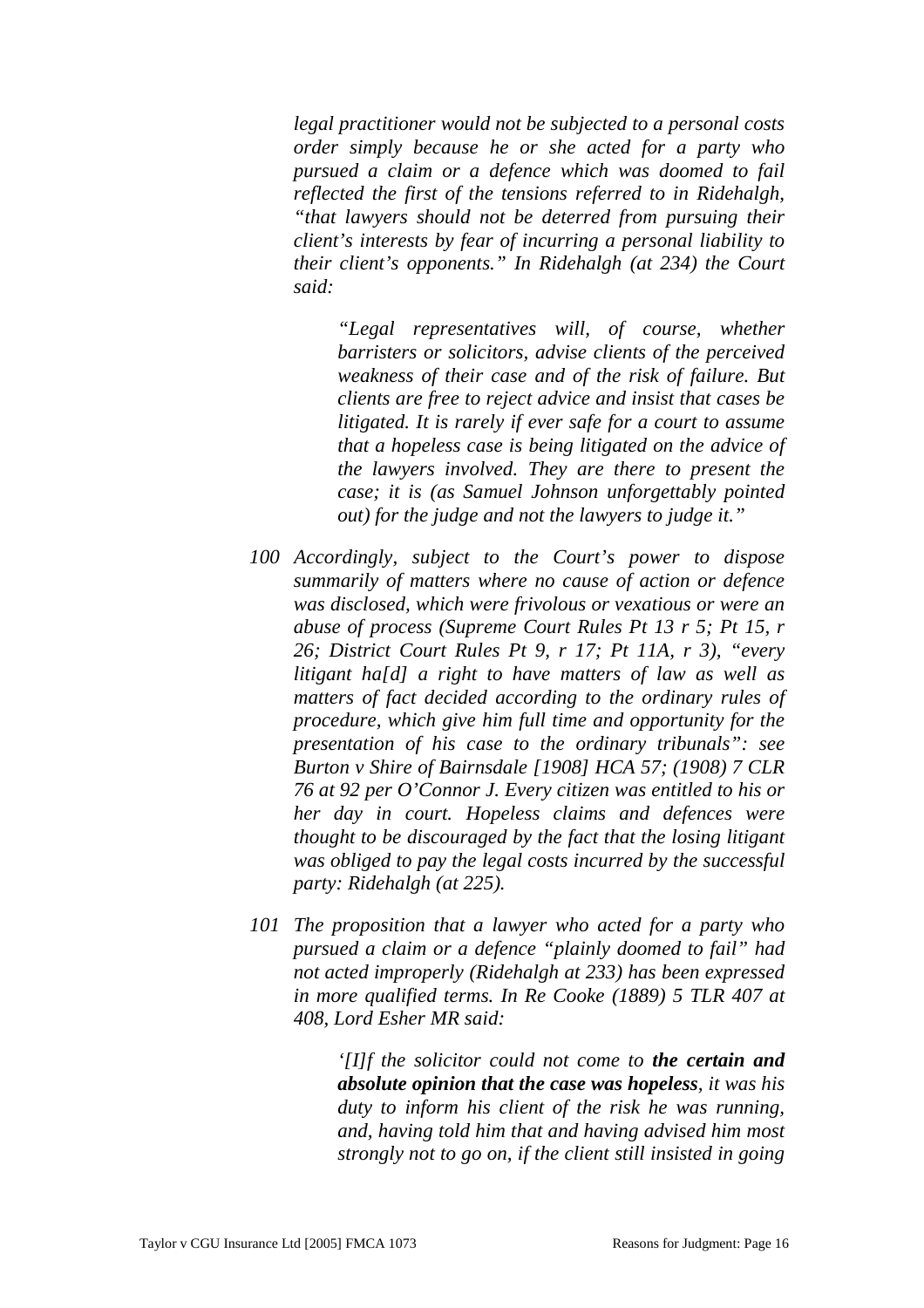*on the solicitor would be doing nothing dishonourable in taking his instructions.' "* 

*102 In Edwards v Edwards [1958] P 235 at 248 Sachs J said that it was clear from the authorities that unreasonably to initiate or continue an action when it had no or substantially no chance of success may constitute conduct justifying an order that a solicitor pay the costs of the other party. Acting in such circumstances, in his view, was regarded as a "serious dereliction of duty" attracting the exercise of the court's jurisdiction. In Orchard v South Eastern Electricity Board (at 579) Dillon LJ said:* 

> *"It may well be the duty of counsel primarily, but also of the solicitor with due regard to the views expressed by experienced counsel, to weigh the evidence available to his client, if a plaintiff, to see whether the plaintiff's claim raises a triable issue. It is not the duty of the solicitor to endeavour to assess the result where there is a likelihood of a conflict of evidence between his client's witnesses and those of the other side: per Sachs LJ in Carl Zeiss Stiftung v Herbert Smith & Co (No 2) [1969] 2 Ch 276, 297D." (emphasis added)*

- *103 In Australia there is a tension between decisions of the Federal Court and decisions of state appellate courts concerning the propriety of legal practitioners acting for litigants with hopeless cases.*
- *104 In White Industries (Qld) Pty Ltd v Flower & Hart (a firm), Goldberg J considered the authorities supporting the proposition that it is not improper to act for a party with a hopeless case and concluded (at 237) that:*

*"Those principles are, put shortly, that a solicitor does not act improperly or in breach of his or her duty to the court by acting for a party with a hopeless case. In order to affix liability for costs to a solicitor there must be something further added in the nature of acting unreasonably or for reasons unconnected with success in the litigation or for an otherwise ulterior purpose resulting in an abuse of process or in circumstances resulting in a serious dereliction of duty or serious misconduct in promoting the cause of and the proper administration of justice."*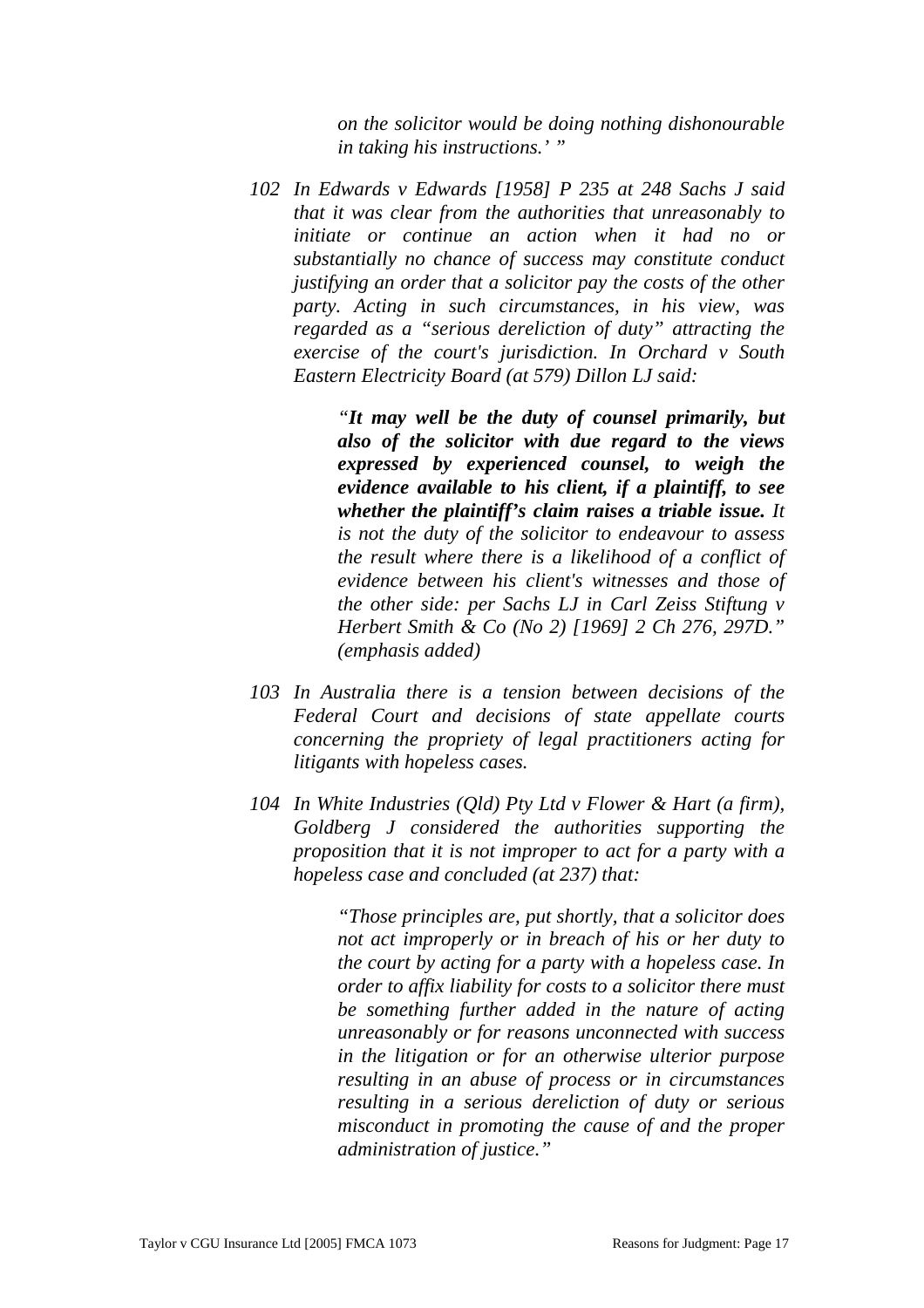- *105 His Honour observed (at 236), referring to Sachs J's statement in Edwards v Edwards, that it was not clear what was "encompassed by 'unreasonably' initiating or continuing proceedings if they have no or substantially no chance of success" and concluded that such conduct involved "some deliberate or conscious decision taken by reference to circumstances unrelated to the prospects of success with either a recognition that there is no chance of success but an intention to use the proceeding for an ulterior purpose or with a disregard of any proper consideration of the prospects of success." Accordingly, his Honour rejected (at 237) a submission that "the law is that because a solicitor's duty is to the court he or she should refuse to pursue, on behalf of a client, a case which he or she knows to be hopeless". While he acknowledged "that the fact that a client insists on pursuing a hopeless case will raise an issue or inquiry as to whether the reason for pursuing the case is the pursuit of an ulterior purpose", he observed that "an ulterior purpose or an abuse of process cannot ... be assumed simply because ... the case is hopeless".*
- *106 In Levick v Deputy Commissioner of Taxation (at [44]) the Full Court of the Federal Court referred with approval to Goldberg J's conclusion (White Industries (Qld) Pty Ltd v Flower & Hart (a firm) at 236) that "a solicitor does not act improperly or in breach of his or her duty to the court by acting for a party with a hopeless case" unless that conduct was "unreasonable", and observed that "[w]hat constitutes unreasonable conduct must depend upon the circumstances of the case; no comprehensive definition is possible".*
- *107 In two state appellate decisions, the view has been expressed that it is improper for a legal practitioner to commence or present a case which is doomed to fail. In Carson v Legal Services Commissioner [2000] NSWCA 308 at [113] Sheller JA (with whom Giles JA agreed) said:*

*"...[O]rdinarily the solicitor who begins proceedings on the client's instructions does so for the purpose of the client. If the client's immediate purpose is within the scope of the proceedings instituted and assuming the proceedings are not futile or foredoomed to fail, there can be no impropriety by either the client or the solicitor in instituting them. It is the solicitor's duty to institute the proceedings in accordance with the client's instructions."*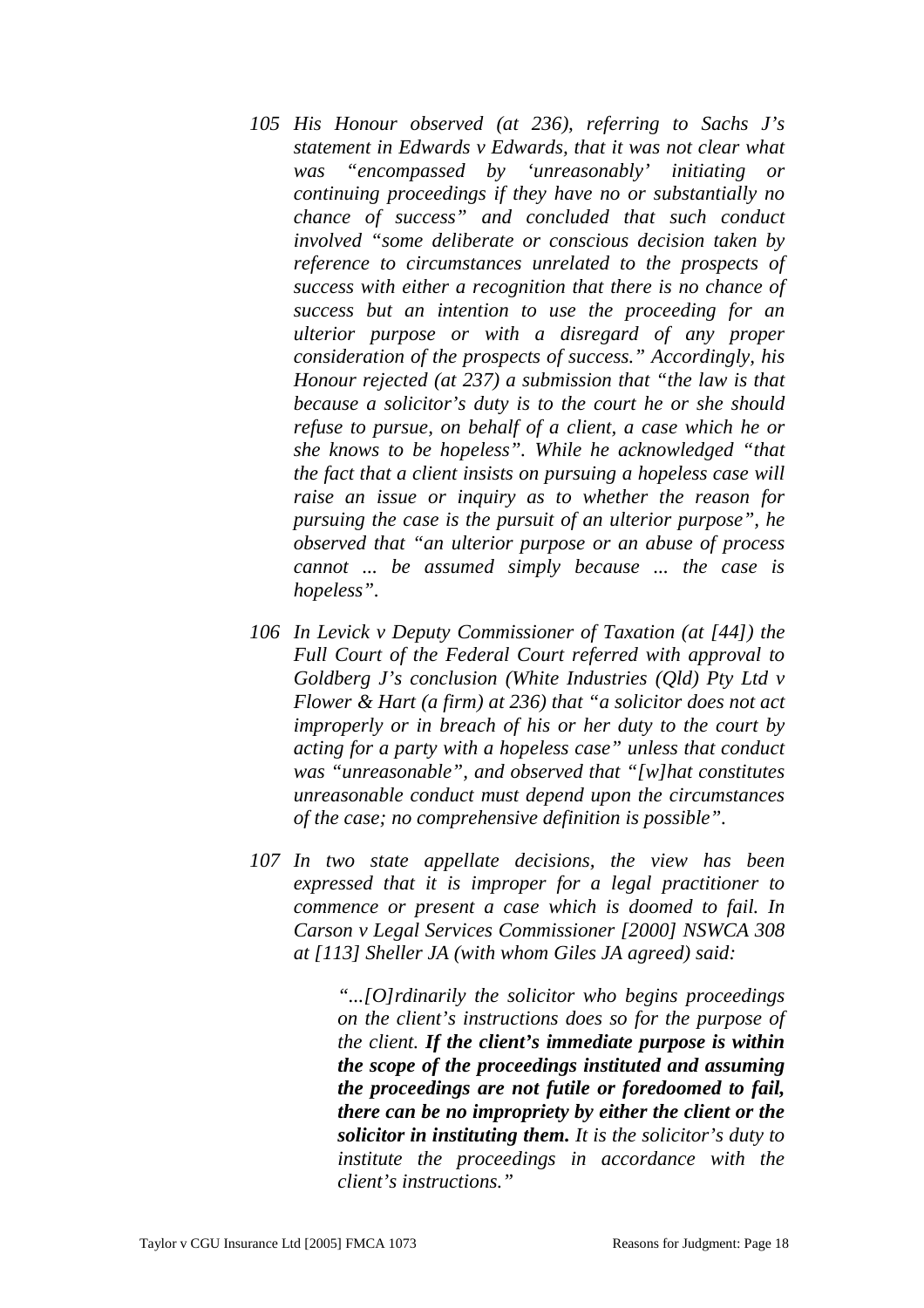*108 In Steindl Nominees P/L v Laghaifar (at [24]0 Davies JA (with whom Williams JA and Philippides J agreed) accepted Goldberg J's conclusion that the jurisdiction to order costs against an unsuccessful party's solicitors was enlivened when they had unreasonably initiated or continued an action which had no or substantially no prospects of success. He also accepted the reasoning of Goldberg J generally and that of the Full Court of the Federal Court in Levick v Deputy Commissioner of Taxation subject to the qualification that he rejected "statements [in them which] state or imply that it is not improper for a legal representative to present a case which he or she knows to be bound to fail." He said (at [24]):* 

> *"I would prefer to say that it is one thing to present a case which is barely arguable (but arguable nevertheless) but most likely to fail; it is quite another to present a case which is plainly unarguable and ought to be so to the lawyer who presents it. In my opinion, with respect, it is improper for counsel to present, even on instructions, a case which he or she regards as bound to fail because, if he or she so regards it, he or she must also regard it as unarguable."*

*109 After referring to the passage in Mason CJ's statement in Giannarelli & Shulkes v Wraith (at 556) concerning the importance to the administration of justice of the "exercise by barristers of [an] independent judgment in the conduct and management of the case", Davies JA observed (at [27]):* 

> *"[27] If it is counsel's duty to exercise his or her own independent judgment upon which points will be argued it must also be his or her duty, in the exercise of that judgment, to decide whether there is any point which can be argued. Greater care must be taken, in judging the conduct of a lawyer for a party in litigation, where the arguability of that party's case depends on a question of fact than where it depends on a question of law, for it is not for counsel or solicitor to sit in judgment on the reliability of his or her client's witnesses. Nevertheless the question, in my opinion, is the same whether it depends on fact or law. If the case is plainly unarguable it is improper to argue it."*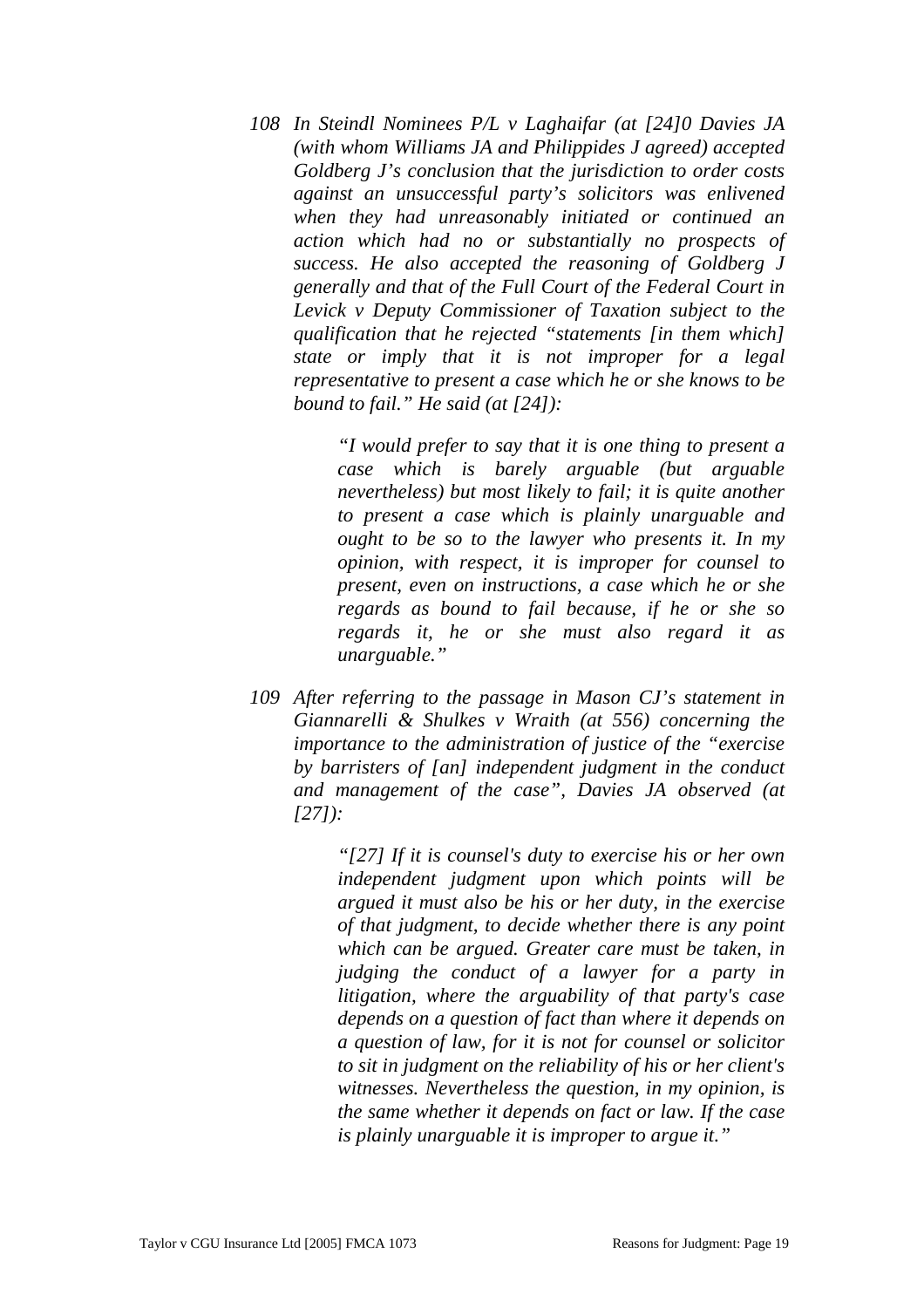- *110 Although Williams JA agreed with Davies JA, he also expressed his agreement with Lord Hobhouse of Woodbrough's statement in Medcalf (at [56]) concerning the entitlement of litigants to be heard notwithstanding the fact the court considered the advocate had been arguing a hopeless case. Philippides J agreed with Davies JA's reasons and also with Williams JA's further reasons.*
- *111 It is plain, as Goldberg J accepted in White Industries (Qld) Pty Ltd v Flower & Hart (a firm) (at 231), that the proposition that "commencing or maintaining proceedings with no or no substantial prospects of success enlivens the jurisdiction to order a solicitor to pay the costs of a party" is expressed at a dangerous level of generality. Something more is required as both Goldberg J and Davies JA accepted. Sheller JA in Carson characterised it as improper for a solicitor to commence proceedings which were "futile or foredoomed to fail". This accords with Davies JA's proposition.*
- *112 It is not necessary for the purpose of this judgement to resolve the tension between these decisions. Suffice it to say that Sheller JA's observation in Carson and Davies JA's qualification in Steindl appear to presage the philosophy underpinning Division 5C.*
- *113 The cases in which legal practitioners have been ordered to pay the other party's costs of the proceedings costs bear out the "plainly unarguable" and "futility" test. In Deputy Commissioner of Taxation v Levick Hill J ordered the solicitor for the respondent, who was seeking to resist a creditor's petition filed by the Deputy Commissioner, to pay the applicant's costs of the proceedings. His Honour held that the order was warranted because the solicitor had advanced arguments as to whether the Australian Taxation Office existed for legal purposes, whether a delegate of the applicant was authorised to file creditor's petitions and whether the Income Tax Assessment Act 1936 (Cth) was invalid. His Honour concluded (at [34]) that those arguments "untenable ... indeed ... nonsense". He pointed out (at [19]) that the same arguments had been rejected as being "untenable and obviously so" by Hayne J when advanced by the same solicitor in Helljay Investments Pty Ltd v Deputy Commissioner of Taxation of the Commonwealth of Australia [1999] HCA 56; (1999) 74 ALJR 68 at [26] – although it should be noted that Hayne J refused (at [22]) to order the solicitor to bear the costs*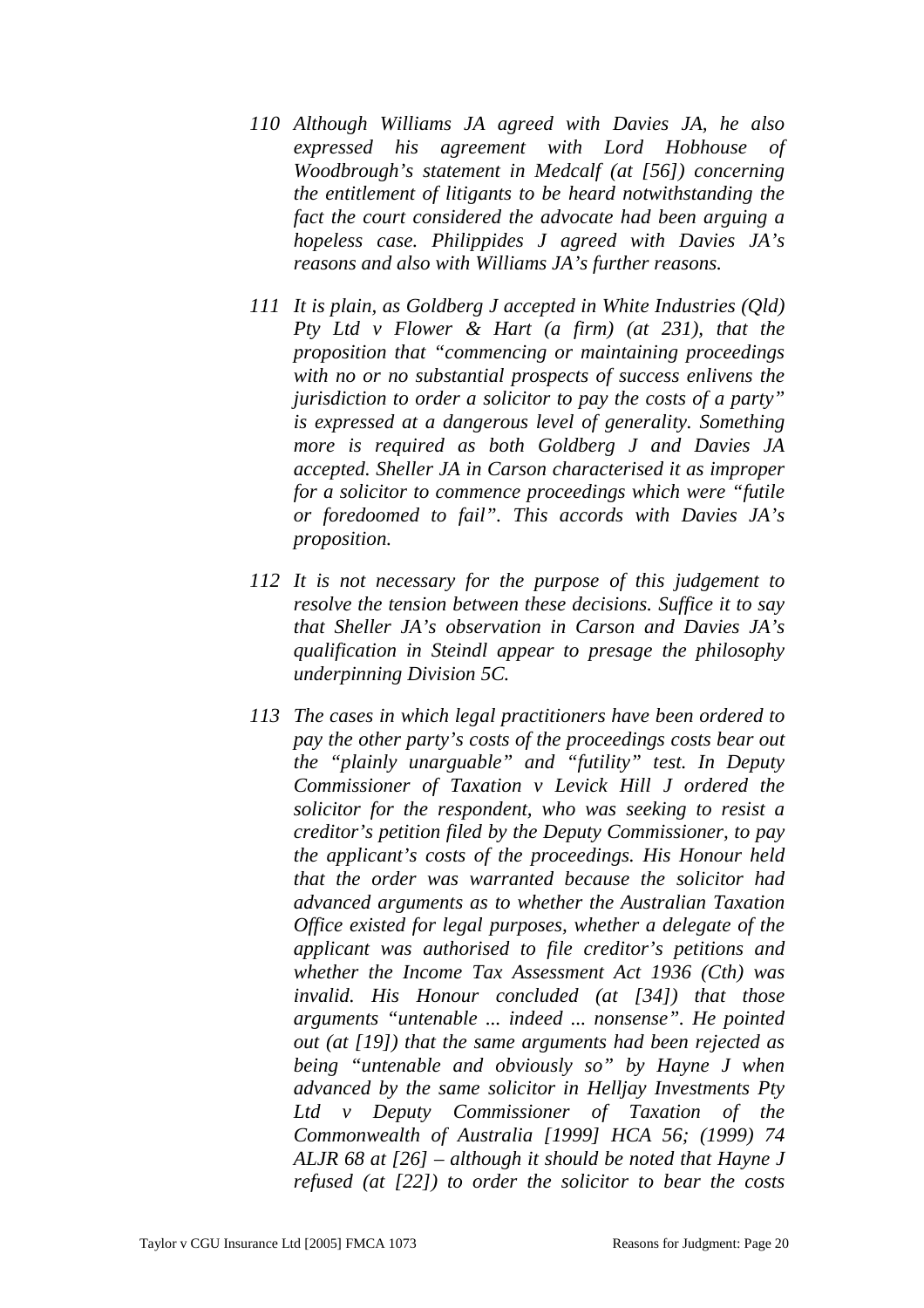*because he had not been given proper notice of the application.* 

- *114 Another illustration of the sort of hopeless case which might attract the court's jurisdiction to impose a personal costs order on the legal practitioner responsible for the proceedings would be one where there was no evidence to support an essential element of a cause of action.*
- *115 The discretionary nature of the jurisdiction is illustrated by Steindl in which Davies JA concluded that a personal costs order should not be made against a "young and inexperienced" barrister who was taking instructions directly from a lay client in a factually complex matter of some years standing, and who apparently ascertained on or shortly before the hearing of an application for an extension of time within which to appeal, that his main argument was unarguable."*
- 16. It is noted from the lengthy extract from *Lemoto* that due consideration was given to the apparent tension between State and Federal Courts concerning the test to be applied when considering whether to make an order that a solicitor pay the costs of a party.
- 17. Specific reliance was particularly placed upon paragraph 85 and the passage from the judgment of Lord Wright in *Myers v Elman* (1940) AC 282 set out above.
- 18. Particular emphasis was placed by the applicant on paragraph 114 in *Lemoto* referring to the situation "where there is no evidence to support an essential element of a cause of action". It was argued that the applicant's case corresponds to that example and it is submitted that even if the trial judge had accepted the applicant's version of the facts, there was no statement made which was promissory in nature which could have found a claim for breach of contract and accordingly there was no evidence to support an essential element of that cause of action. Hence, this case should be the subject of the court's jurisdiction to impose a personal costs order on the legal practitioner in question.
- 19. As I understand the argument of the applicant, it is not conceded that for the court's jurisdiction to award costs against the solicitor the case has to be hopeless from the start and that the lawyer failed to advise the applicant of that fact. Rather, it is claimed that the proceedings against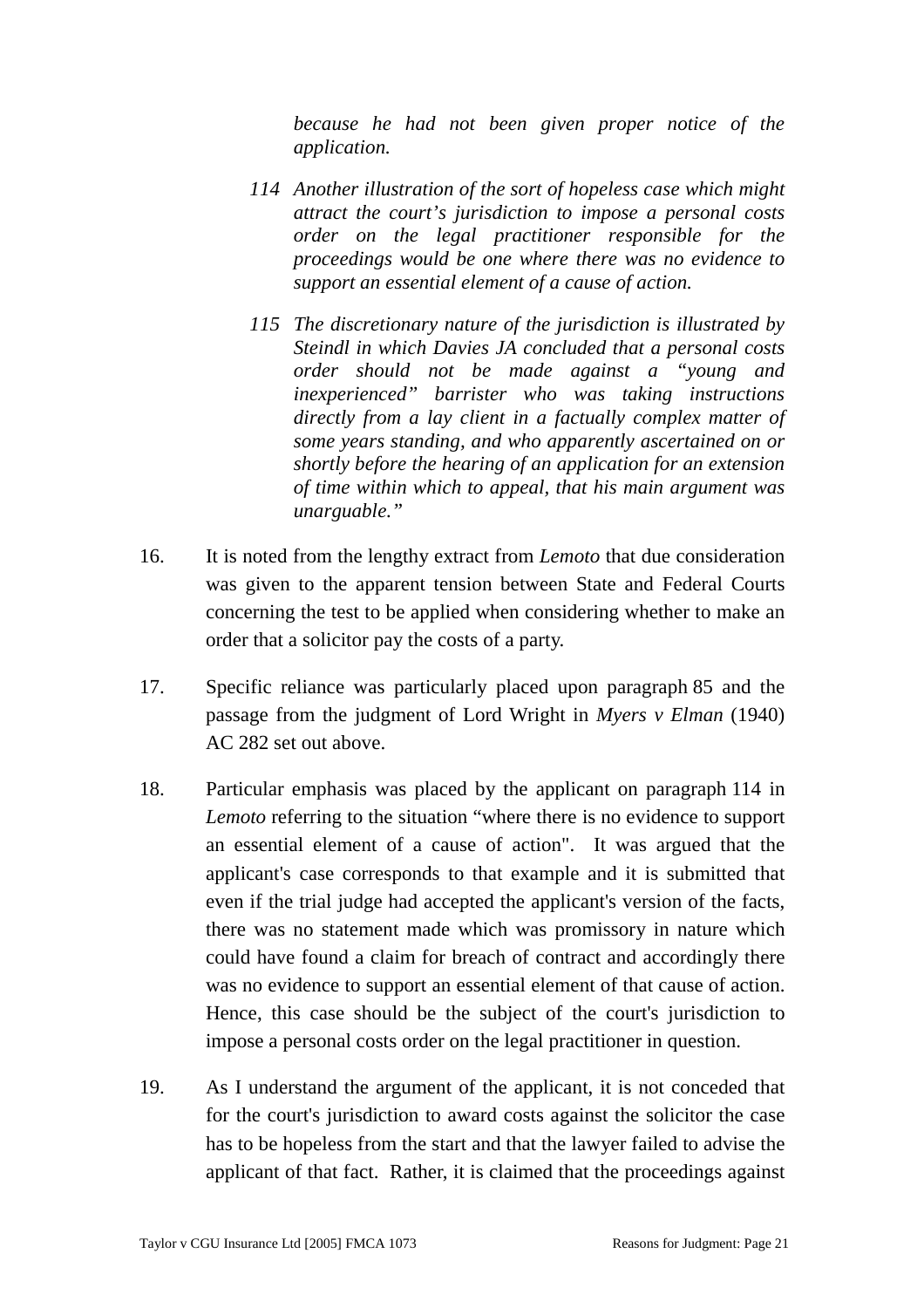the respondent were unreasonably initiated and had little or no prospect of success. It is the unreasonableness of the lawyers to give proper attention to the relevant facts and law relating to the case where if such attention had been given, it would have been apparent that there were no worthwhile prospects of success. On that basis, the claim if made out would be sufficient to enliven the jurisdiction of the court to award costs against the lawyer.

- 20. In considering the issue of unreasonableness it is perhaps also useful to note the following passages from *Lemoto* where the court states the following:-
	- *"132 Barrett J's construction of the expression "without reasonable prospects of success" appears to me to accommodate both the purpose of Division 5C and to reflect the language of s198J. The test, whether a claim or a defence was "so lacking in merit or substance as to be not fairly arguable", must be applied, however, in the context of the constituent components of s 198J. In that context the question becomes whether the solicitor or barrister held a reasonable belief that the provable facts and a reasonably arguable view of the law meant that the prospects of recovering damages or defeating a claim or obtaining a reduction in the damages claimed were "fairly arguable". These are matters about which reasonable minds might differ. The question will be whether the solicitor or barrister's belief that they had material which objectively justified proceeding with the claim or the defence "unquestionably fell outside the range of views which could reasonably be entertained": Medcalf at [40] per Lord Steyn.*
	- *133 Although it might be assumed that the question whether a S 198M order should be made will ordinarily arise where a litigant has been unsuccessful, it needs to be emphasised that the mere fact litigation is resolved adversely to a party does not mean costs should, in consequence, be ordered against the legal adviser, whether he or she be a solicitor or a barrister: Deputy Commissioner of Taxation v Levick per Hill J at [11]; applied Gitsham v Suncorp Metway Insurance Ltd at [8]; Commonwealth of Australia (Department of Defence); Ex parte Marks [2000] hca 67; (2000) 75 ALJR 470 at [27].*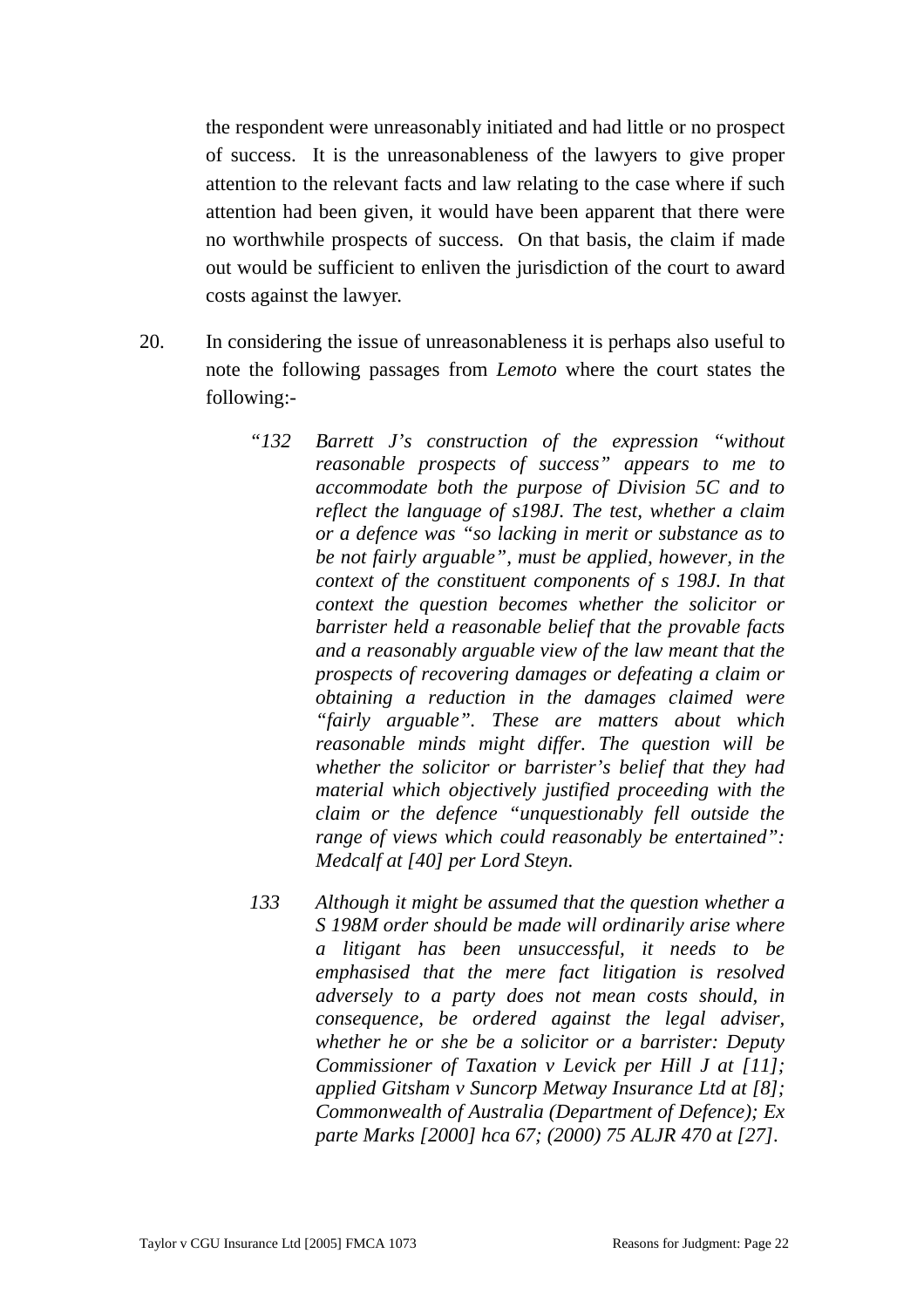*134 As Gibbs J said in R v Moore; Ex parte Federated Miscellaneous Workers Union of Australia [1978] HCA 51; (1978) 140 clr 470 at 473 dealing with the court's power under s 197A of the Conciliation and Arbitration Act 1904 as amended (Com):* 

> *'... a party cannot be said to have commenced a proceeding 'without reasonable cause', within the meaning of that section, simply because his argument proves unsuccessful. In the present case the argument presented on behalf of the prosecutor was not unworthy of consideration and it found some support in the two decisions of this court to which I have referred. The fact that those decisions have been distinguished, and that the argument has failed, is no justification for ordering costs in the face of the prohibition contained in s 197 A'".*

- 21. The representative of Talbot & Olivier relied upon an outline of submissions dated 3 May 2005 and a list of authorities. In those submissions and before the court it was argued that the purpose of Rule 21.07 is to compensate a party to proceedings for costs wasted because of a breach by his lawyer or the opponent's lawyer of the lawyer's duty to the court to conduct the proceeding with propriety and to promote in this particular sphere "the cause and proper administration of justice" (see *Myers v Elman* (1940) AC 282 per Lord Wright at 319; *White Industries (Qld) Pty Ltd v Flower and Hart (a firm)* (1998) 156 ALR 169 per Goldberg J; *Etna v Arif* (1999) 2 VR 353 per Batt JA at paragraph 82). It was argued that this is why such an order can be made on the motion of the court or registrar (Rule 21.07(3)).
- 22. It was submitted that jurisdiction and power to grant the relief sought in a case of this kind is confined to an application of the rule and what could properly be described as "summary relief" (see *Abrahams v Wainwright Ryan* (1999) 1 VR 102 per Phillips JA at paragraph 49). Dealing with rule 63.23 of the Supreme Court Rules which is similar to Rule 21.07 of the Federal Magistrates Court Rules, reference was made to the Privy Council decision in *Harley v McDonald* (2001) 2 AC 678 where at paragraph 50 it was stated:-

*"As a general rule, allegations of breach of duty relating to the conduct of the case by a barrister or solicitor with a view to the*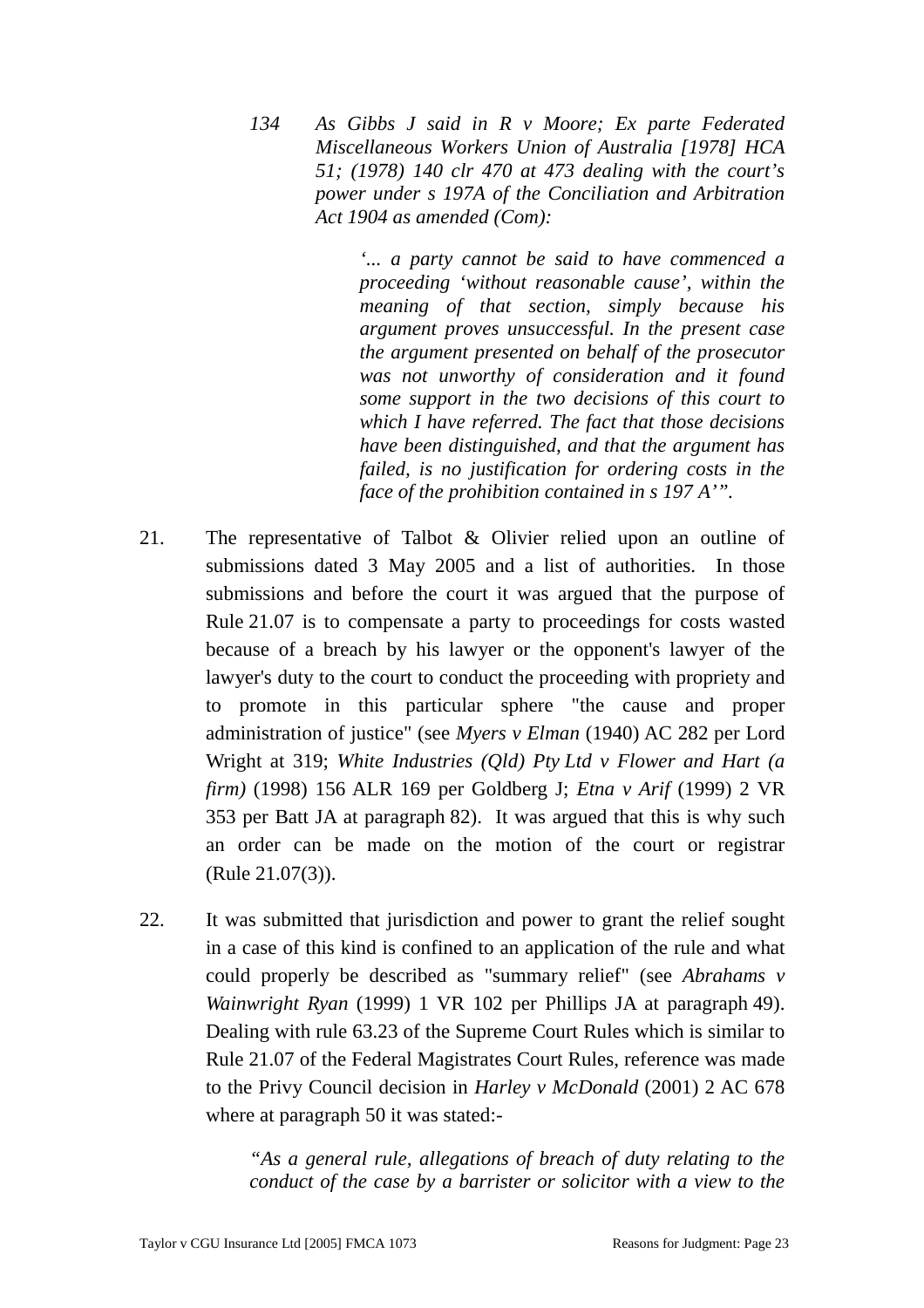*making of a costs order should be confined strictly to questions which are apt for summary disposal by the court. Failure to appear, conduct which leads to an otherwise avoidable step in the proceedings or the prolongation of a hearing by gross repetition or extreme slowness in the presentation of evidence or argument are typical examples. A factual basis for the exercise of the jurisdiction in such circumstances is likely to be found in facts which are within judicial knowledge because the relevant events took place in court or are facts that can easily be verified. Wasting the time of the court or an abuse of its processes which results in excessive or unnecessary cost to litigants can thus be dealt with summarily on agreed facts or after a brief inquiry if the facts are not all agreed."* 

- 23. Other authorities were referred to in support of the submission that the exercise of the court's discretion pursuant to Rule 21.02 is one which provides for summary relief.
- 24. It was argued for and on behalf of the applicant's former solicitors that negligence for the present purposes must be determined on the basis that the case was hopeless. It was noted that no application was made for summary dismissal and the failure of the respondent in the substantive proceeding to make that application in part provides some basis upon which the court should conclude that the application is not hopeless or at least not so hopeless as to encourage the respondent to make application for summary dismissal. It was argued that the case needed to be hopeless from the outset. Reference was made to the decision *Dempsey v Johnstone* (2003) EWCA Civ 1134 per Latham LJ at paragraph 238 as follows:-

*"Negligence could be the appropriate word to describe a situation in which it is abundantly plain that the legal representative has failed to appreciate that there is a binding authority fatal to his client's case. That may of itself justify making a wasted costs order, although in practice it is difficult to envisage a case in which that situation would have persisted to trial without the other party having drawn the case to the other side's attention."* 

25. Further in *Dempsey* the following passage at paragraph 36 appears per Mance LJ where the court states:-

> *"An example of negligence leading to the pursuit of litigation having no prospect of success might, however, be a legal*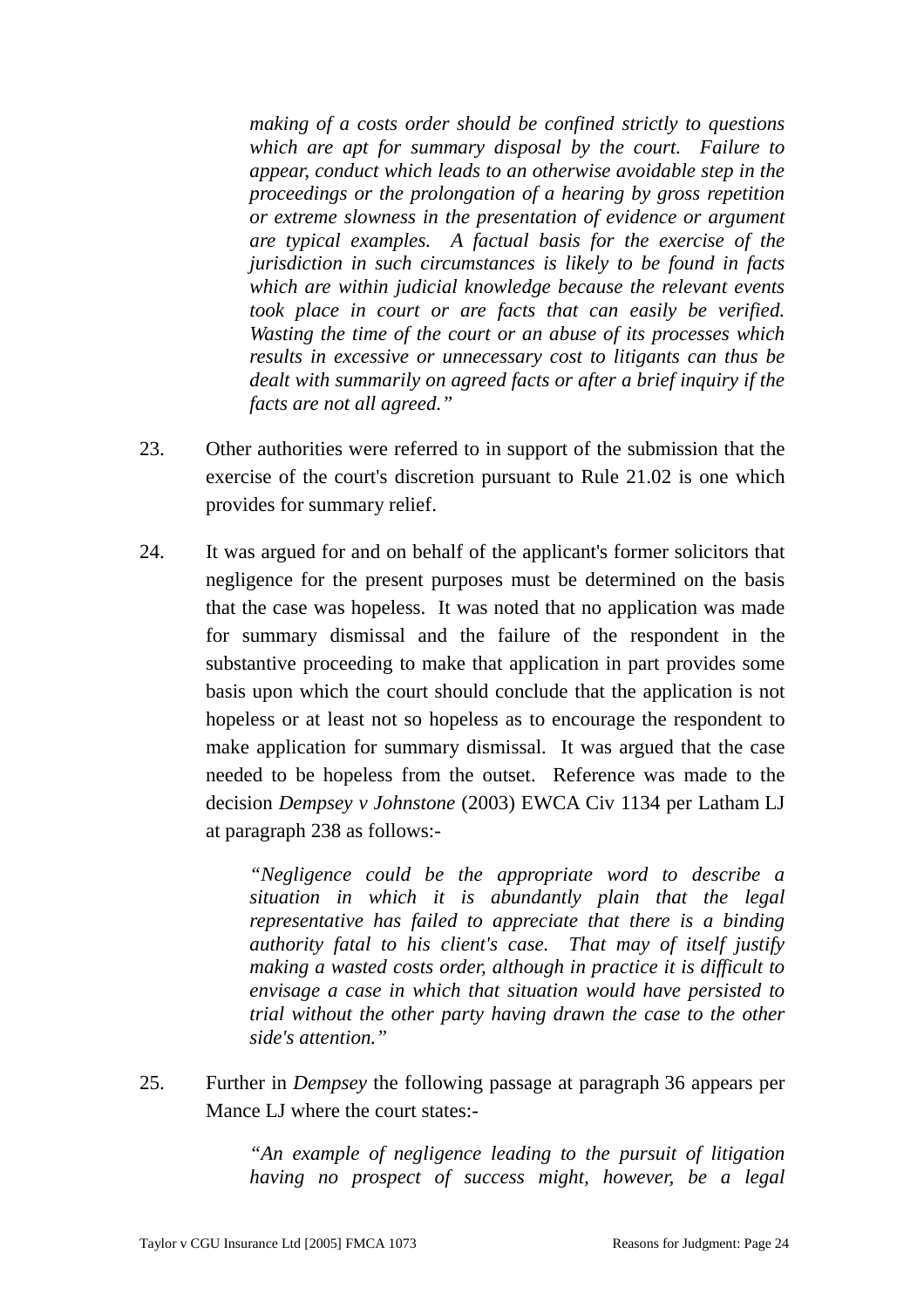*representative pursuing a claim or a defence in ignorance of an authority at the highest level from which no-one aware of it could sensibly have thought that any future court would depart. One would not, I think, speak of the solicitor having abused the process in this context but his or her negligence could, in my view, be relevant to an application for a wasted costs order."* 

- 26. It was argued for the applicant's former solicitors that orders for costs against non-parties are exceptional (see *Knight v FP Special Assets Ltd* (1992) 174 CLR 178). The jurisdiction to order costs against a solicitor must be exercised sparingly and with great caution and only in clear cases (see *Orchard v South Eastern Electricity Board* (1987) 1 QB 565 and *De Sousa* per French J at 547-8).
- 27. After reviewing other authorities to which reference has already been made, it was submitted on behalf of the applicant's former solicitors that the Rule 21.07 claim is misconceived because it is not:
	- founded on a breach of Talbot & Olivier's duty to the court;
	- founded on a serious dereliction of Talbot & Olivier's duty to the court;
	- appropriate for it to be dealt with summarily;
	- made in relation to an interlocutory matter.

## **Reasoning**

- 28. Whilst an argument was presented that the order made under Rule 21.07 relates to wasted costs and, as noted above, a summary matter, it is clear and I accept that more often than not such orders are made in interlocutory proceedings. However, I do not accept that Rule 21.07 on a proper reading is confined to interlocutory proceedings.
- 29. In my view, whilst theoretically a claim may be made in negligence which would enliven the operation of Rule 21.07 at this stage of the proceeding, it could only do so in clear circumstances where the court can be satisfied on the material that there has been a serious dereliction of duty. Whilst a serious dereliction of duty may, as submitted by the applicant, be constituted by a failure to give reasonable or proper attention to the relevant law and facts, great care must be taken in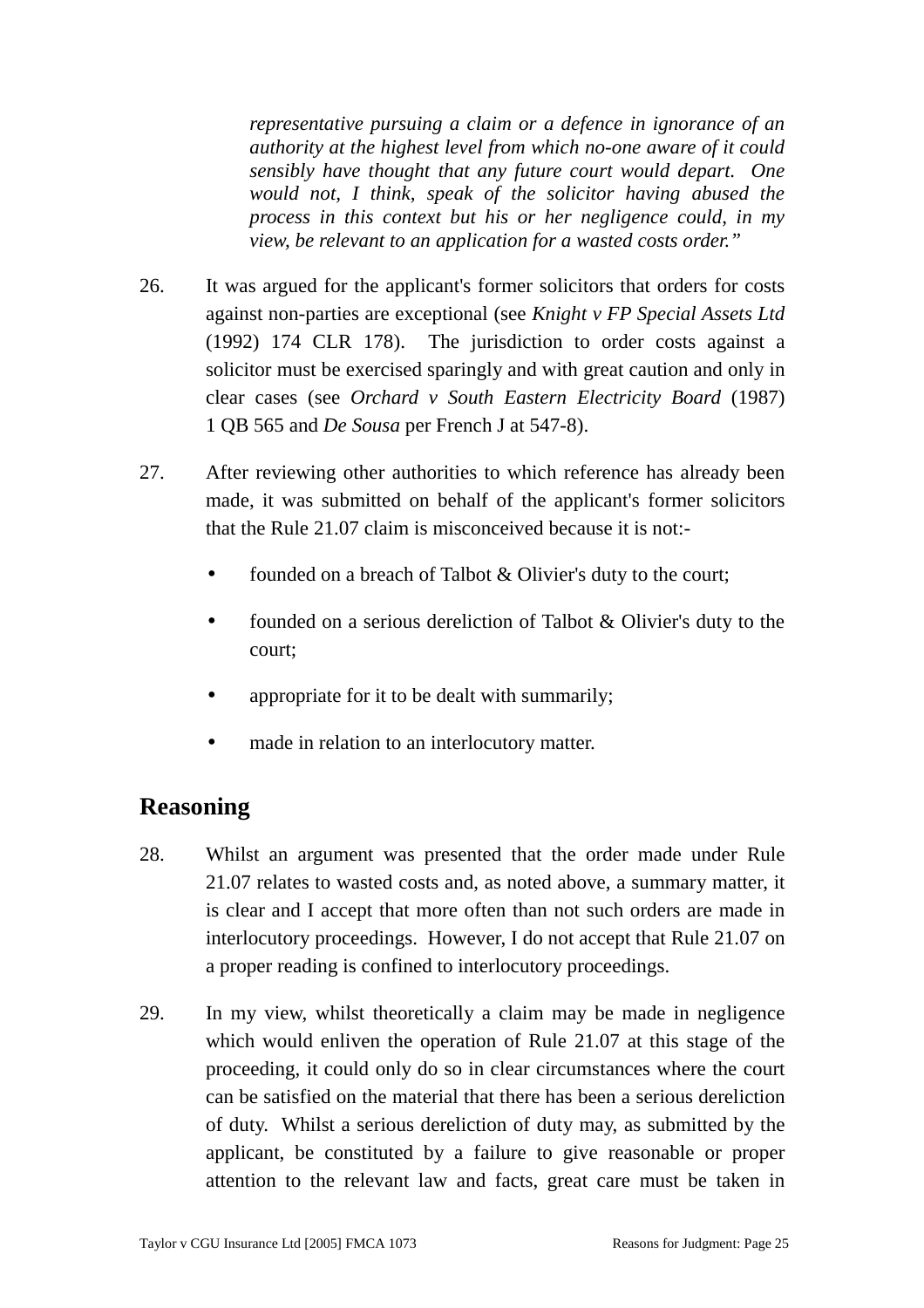deciding whether the jurisdiction should be applied in the circumstances of a case of the present kind. I accept, applying the principles conveniently summarised in *Lemoto*, that something more is required than simply commencing or maintaining proceedings with no or no substantial prospects of success and that that may properly be regarded as being characterised as a solicitor commencing proceedings which were "futile or foredoomed to fail". I accept that it is reasonable for the Court to consider whether the case advanced in this instance on behalf of the Applicant was "plainly unarguable" or futile. In my view mere unreasonableness is not sufficient.

- 30. In the present case it is clear from the judgment of this court (see *Taylor v CGU Insurance Ltd* (No2) [2004] FMCA 1000) that issues were agitated which included consideration by the court of competing facts. Indeed, the court preferred evidence of one witness over another and then was required to interpret the material provided by the applicant to determine whether the claim succeeded. Issues of law were considered by the court in its decision and interpreted in the context of the claim. The Court considered correspondence and conflicting evidence concerning representations allegedly made which were then claimed to constitute misleading and deceptive conduct. Whilst with hindsight the Applicant may now assert that there was never any prospect of success, it is noted that the Court ultimately made a decision after assessing the evidence and analysing the nature of the agreement between the Applicant and the Respondent.
- 31. I do not regard the material before this court and the claim made under Rule 21.07 as being one which could properly be regarded as misconduct of a kind which would lead to a conclusion that the solicitor then acting for the applicant had failed to discharge a duty to the court. I accept and apply the decision of French J in *De Sousa* and in particular the passage where His Honour states, having accepted that the jurisdiction is to be exercised with care and discretion and only in clear cases, that "the mere fact that litigation fails is plainly no ground for its exercise".
- 32. It is in that way that there is a limited application for an order for costs arising out of Rule 21.07. Whether it is described as a summary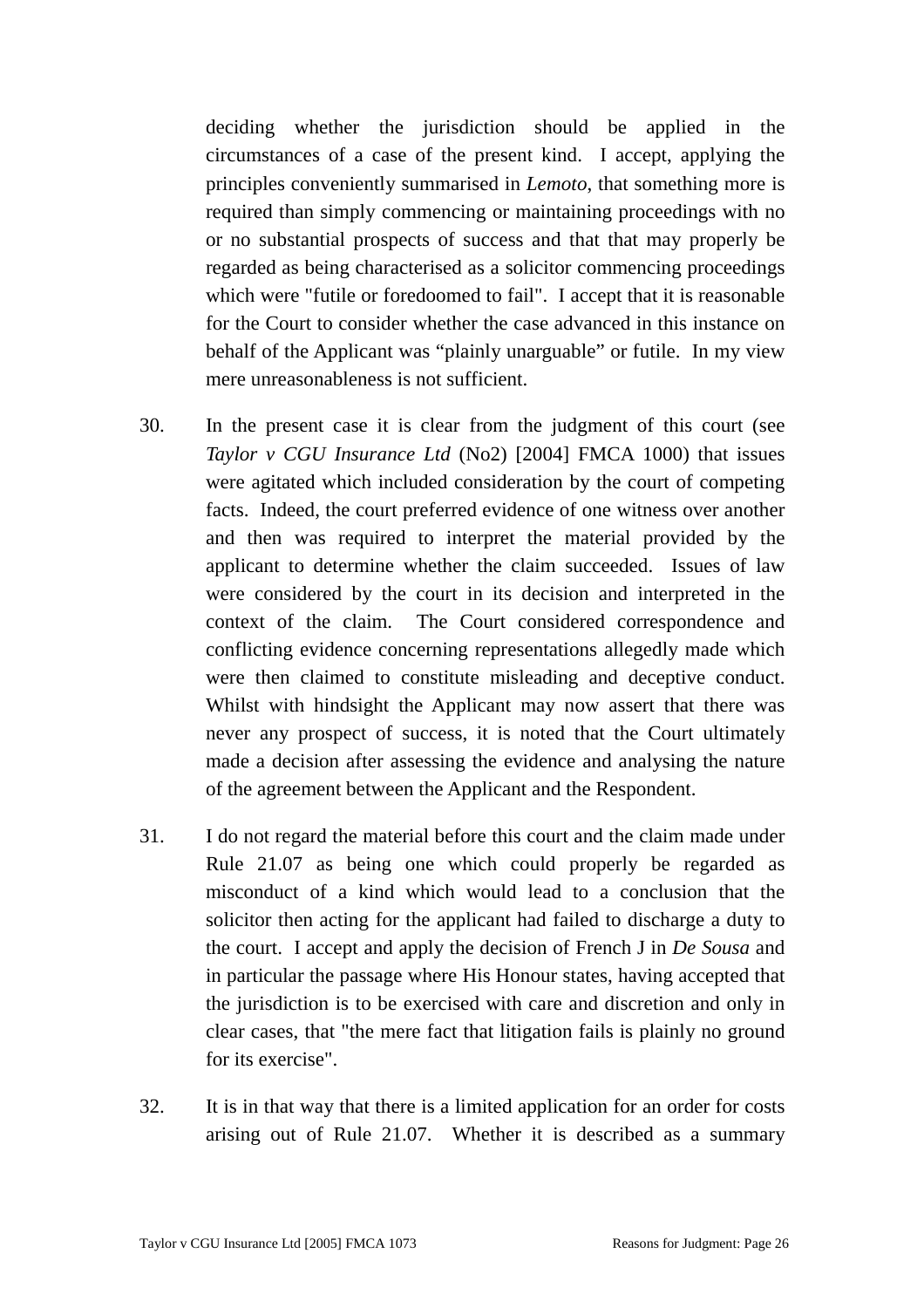disposition of a matter or otherwise, it is evident that it would only be a discretion exercised in a clear case.

- 33. Whilst I accept that the discretion to award costs pursuant to s.79 of the FMC Act is not constrained by the operation of Rule 21.07 it is clear as stated earlier that the discretion must be exercised judicially. Having regard to the authorities to which I have referred and in particular the decision of the Court in *Lemoto* I am satisfied that in this case it would be wrong to conclude that the claim advanced for and on behalf of the Applicant was one which could properly be characterised as futile or foredoomed to fail.
- 34. Accordingly, whilst I accept that the applicant is entitled to seek the relief set out in the application at this stage for an order for costs under Rule 21.07 and the court has jurisdiction and power to grant the relief sought, on the material before this court this case is not of a kind which could be described as clear having regard to the authorities. It is not one where it is evident that there has been a dereliction of duty. The assessment of the dereliction of duty includes, in my view, an assessment of whether or not it could properly be concluded that the case by the applicant against the respondent was hopeless from the start and/or foredoomed to fail or futile. As indicated I am not prepared to make that finding.
- 35. Other issues arose as to whether or not any claim by the applicant against his former solicitors should be pursued as a fresh matter in other courts. An argument was advanced that the additional claims fall properly within the accrued jurisdiction of the Federal Magistrates Court. In my view, the accrued jurisdiction does not apply in a matter of this kind where to invoke the accrued jurisdiction would effectively mean to invoke it after the substantive application has been heard and determined. I am satisfied that the claim now sought to be pursued by the applicant against his former solicitors is properly a separate and discrete claim either in negligence and/or contract of a kind which should be pursued in a court of competent jurisdiction. It should be the subject of separate proceedings with the solicitors Talbot & Olivier named as a party to those proceedings. It is not an appropriate matter to be pursued as part of the court's jurisdiction to make a costs order under Rule 21.07. I am not satisfied in the circumstances that this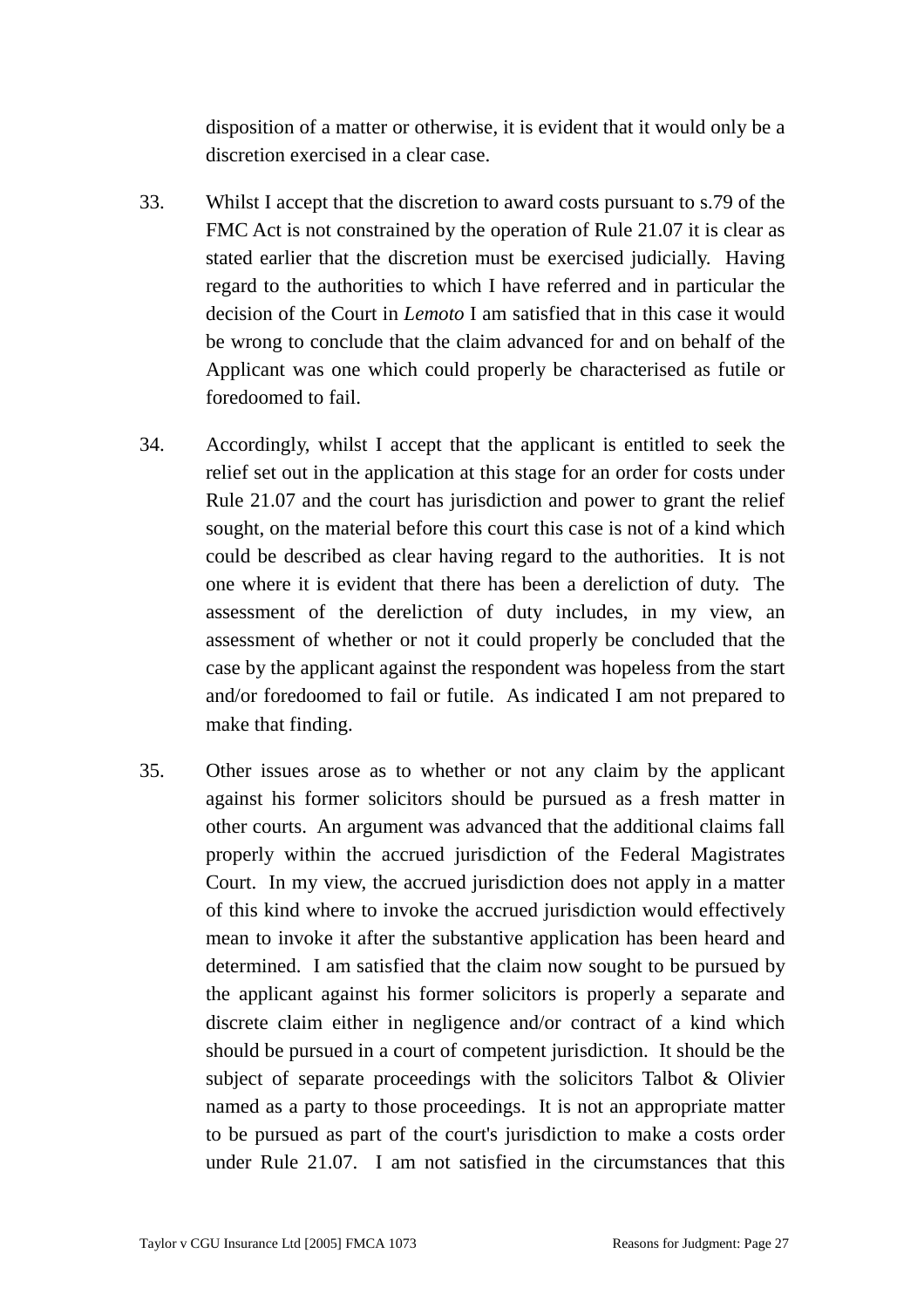court's jurisdiction is enlivened by application of the principles which apply to accrued or associated jurisdiction. It could not be properly argued in this case that there has ever been a claim pursued in the course of the proceedings against the former solicitors of the applicant whereby the application as argued in the substantive hearing could properly be regarded as dealing with the same substratum of facts as the claim now sought to be pursued against the solicitors. The claim against the solicitors arises directly and solely out of the court's judgment and a retrospective assessment of the prospects of success of the application before the court. I cannot see any or any proper basis upon which the claim as framed could be regarded as being within the jurisdiction of the court as part of its accrued jurisdiction.

- 36. In the present case the allegations now made by the Applicant against his former solicitors could not be regarded as matters arising out of the substratum of facts in a manner which would attract federal jurisdiction (see *Moorgate Tobacco Co Ltd v Philip Morris Ltd* (1980) 145 CLR 457 at 472).
- 37. In this application it is my view that this court on the material before it should not make a costs order against the former solicitors of the applicant pursuant to Rule 21.07 or the general power of the Court to award costs pursuant to s.79 of the FMC Act.
- 38. Further the Court does not have jurisdiction specifically to award damages for contractual or tortious negligence or money paid under mistake or law or, alternatively, damages under s.79 of the *Fair Trading Act 1987* (WA) or contravention of s.10 of that Act or power to provide declaratory relief referred to by the applicant for further costs which may be claimed by Talbot & Olivier for services in or in connection with the proceedings. Those additional claims, in my view, do not fall within the accrued or associated jurisdiction of the court. To hold otherwise would be to extend this court's jurisdiction beyond what would be regarded as the proper accrued or associated jurisdiction of the court.
- 39. A discretion to award costs against a non-party, including a lawyer of a party, does not, in my view, give rise to extended jurisdiction of the kind sought to be argued for and on behalf of the applicant. Further I am not satisfied that in this case the jurisdiction under Rule 21.07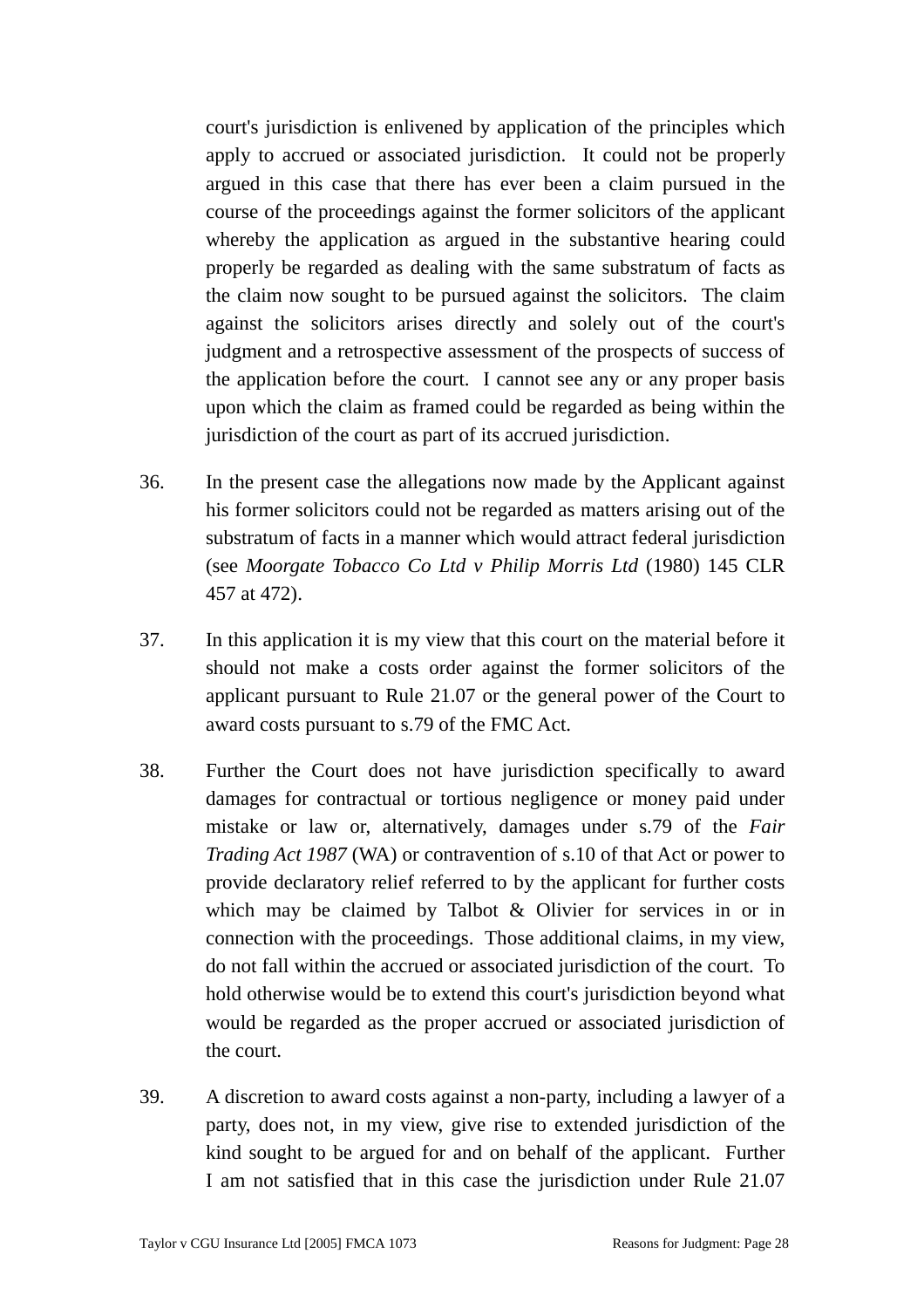extends to the claim currently made for and on behalf of the applicant against his former solicitors.

- 40. This costs application should not be regarded as analogous to a claim in negligence. A costs order pursuant to Rule 21.07 is of necessity a summary process and the rule must be considered in context namely the consideration of the role of solicitors in the presentation of the case which in some instances may lead to delay and unnecessary costs.
- 41. The broader issues concerning a claim for negligence including negligent advice are matters which are more properly determined by another Court vested with the appropriate jurisdiction to consider such claims.
- 42. The power of the Court to award costs under s.79 of the FMC Act and/or Rule 21.07 of the Rules should not be regarded as a substitute for a party's rights to pursue a claim in negligence and/or contract against a solicitor. Whilst I note that in support of his application the Applicant in an affidavit sworn 9 March 2005 refers to advice being given by his solicitors that he had 'a simple and very strong claim against CGU' and the assurance that his case was 'very strong', it is my view that those matters are evidentiary issues to be deal with in a claim in negligence and/or contract against the former solicitors. Those claims may constitute substantive issues to be tried in the normal manner in a Court of competent jurisdiction rather than be relied upon in supporting an application of costs of the kind currently before this Court.
- 43. It follows that the application for costs should be refused.
- 44. The orders made by the Registrar on 29 March 2005 referring the matter to this Court for hearing clearly raised the issue of jurisdiction and power in respect to the Applicant's application then described as "interlocutory" is appropriate in the circumstances for this Court to consider as it has the jurisdiction clearly available in appropriate cases to make an award of costs. It is equally appropriate however for the Court to finally determine the matter by refusing the application for the reasons given. Hence, whilst I have found there is jurisdiction to grant the relief sought I have concluded that in this instance it is not appropriate to grant that relief. The solicitors having been placed on